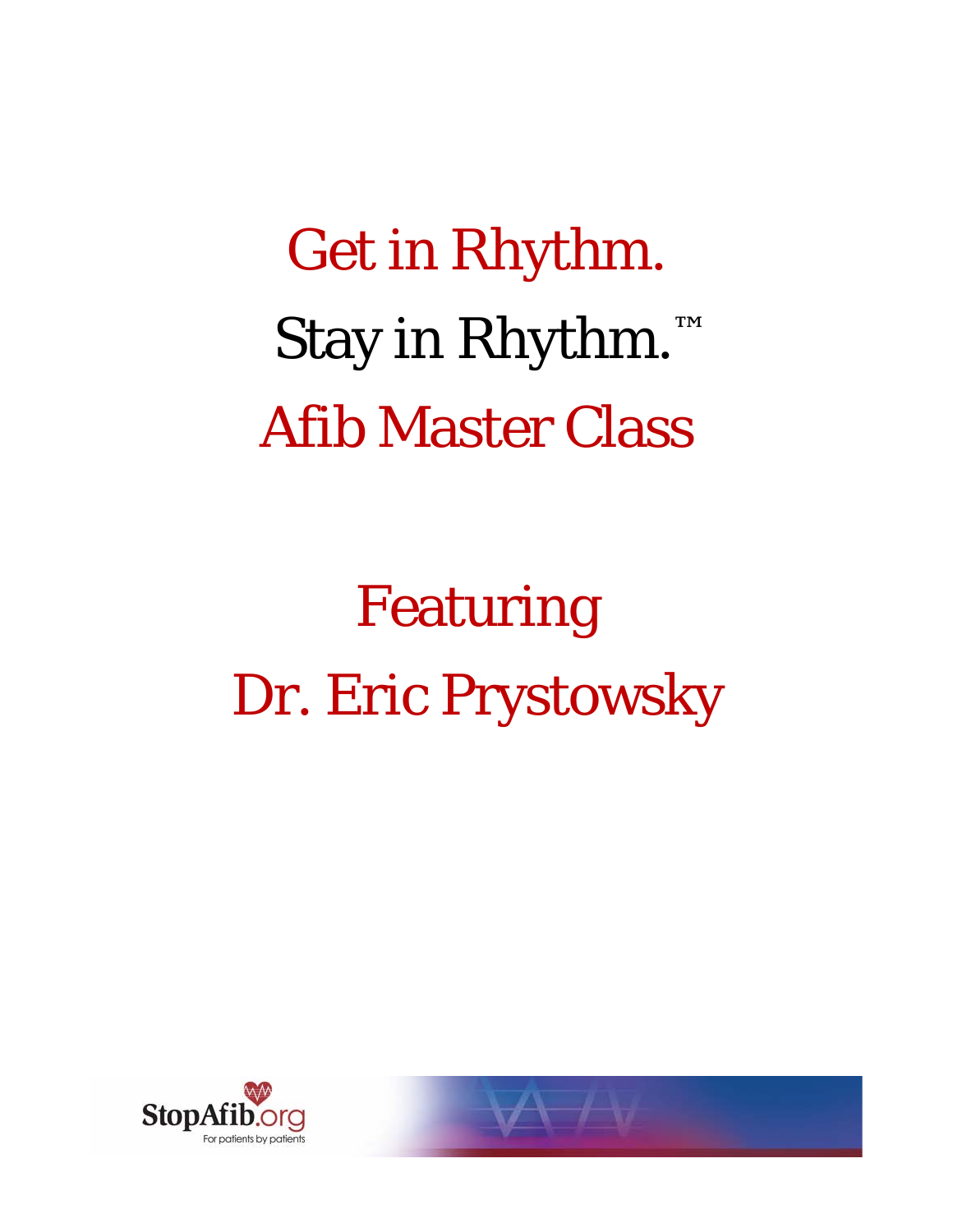## **About This Afib Master Class**

This complimentary master class comprises 33 questions with short, information-packed answers in which renowned electrophysiologist Eric N. Prystowsky, MD addresses some of the most common questions he hears from afib patients and their families. This is a unique opportunity to get this information from a doctor's perspective. This way, you can understand a doctor's thought process as he or she decides on treatment and leverage that new understanding as you work with your own doctors to make treatment decisions.

The questions and answers are broken up into four chapters: Rate Control, Rhythm Control, Catheter Ablation, and Stroke Prevention.

You can expect to learn about the difference between rate control and rhythm control, which one (or both) may be right for you, and how to choose the right medications for you. You'll also discover how to determine whether a procedure is right for you, and if it is, when to have it done. Dr. Prystowsky also discusses the latest research about procedures versus medications to manage afib. Finally, he discusses stroke prevention—including how to work with your doctor or clinician to determine when to consider a stroke prevention device and how to choose between drug options.

## **About Dr. Prystowsky**



At StopAfib.org, we consider Dr. Eric N. Prystowsky not only an afib expert, but also an ally and a true advocate for patients. He is now a member of StopAfib.org's Board of Directors and will again be a faculty member at our annual Get in Rhythm. Stay in Rhythm.® Atrial Fibrillation Patient Conference this year.

An electrophysiologist with St. Vincent Medical Group and Director of the Clinical Electrophysiology Laboratory at St. Vincent Indianapolis Hospital, Dr. Prystowsky has co-authored two textbooks, published more than 700 articles, sat on numerous guidelines committees and think tanks, is on the editorial board of 16 journals, and is the Editor-in-Chief of the highly prestigious Journal of Cardiac Electrophysiology. He is the most sought-out afib expert at medical conferences around the globe.

Perhaps more importantly for our purposes, Dr. Prystowsky has played an important role in getting the afib patient community a seat at the table with our doctors, which means that the people who make decisions about our care are able to consider our concerns, wants, needs, and desires. In addition to inviting afib patients to speak at medical conferences so doctors and nurses would understand the patient perspective, he also brought patients into think tanks and advisory boards, so the professionals caring for us could ensure treatment is more patient-focused.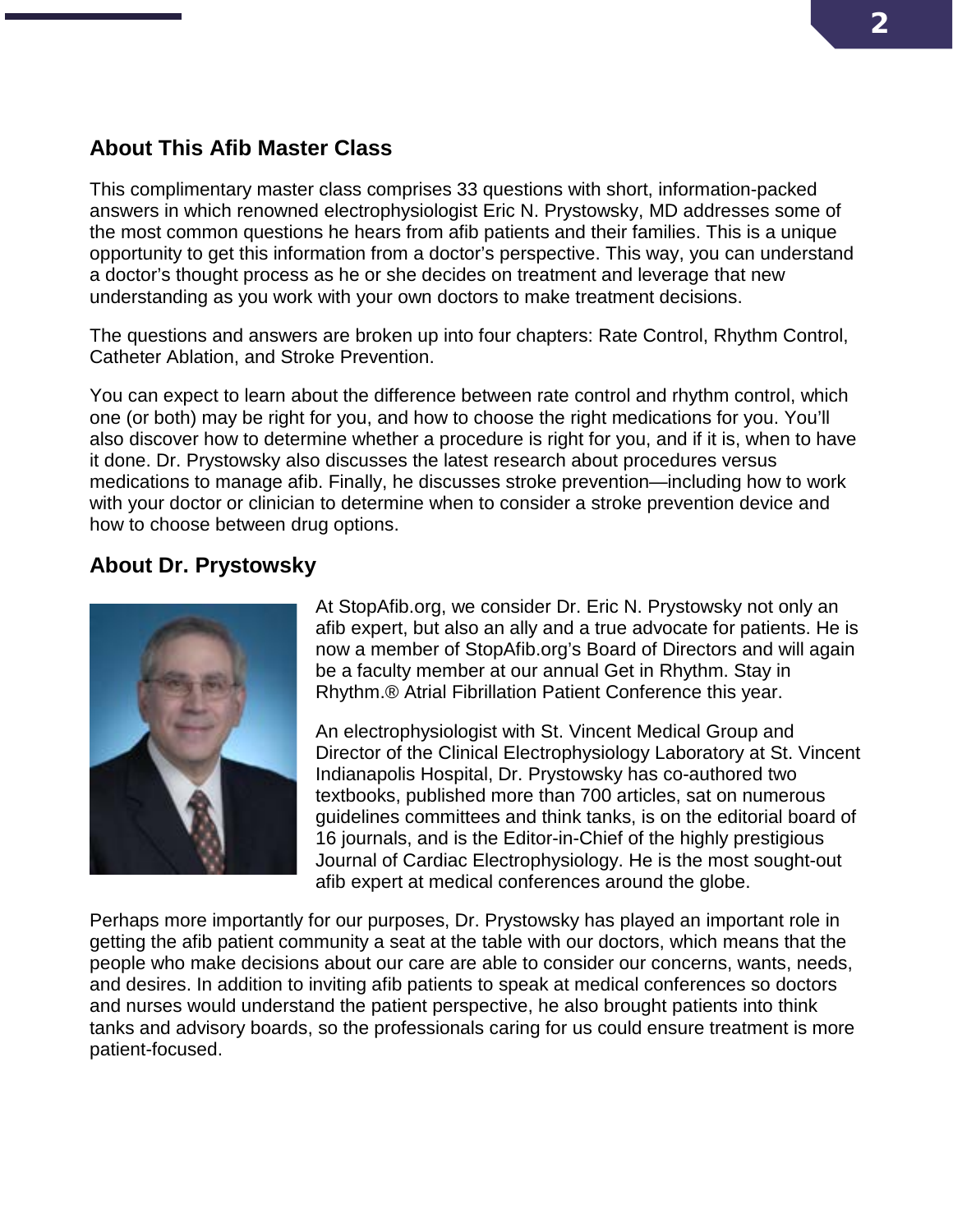# **Chapter 1: Rate Control**

Discover a doctor's perspective on the difference between rate control and rhythm control, which one (or both) may be right for you, and how to work with your doctor(s) to choose the right medications for you. You'll also learn why it's important to discuss these options as early during your treatment as possible, and which possible side effects to anticipate as you use rate control.

#### **What Are Rate Control and Rhythm Control?**

Rate control and rhythm control are two different treatment options.

For rate control, the issue is keeping somebody who's in afib with a tolerable ventricular rate. The top chambers are always fast, like 400 plus beats a minute, and what gets through the conduction system to the bottom is what the patient feels or what's on the ECG. So, rate control means controlling the rate to a reasonable amount. Let's say, a mean during the day of 80 beats a minute.

Rhythm control, on the other hand, is the process of restoring and maintaining normal rhythm.

So, rhythm control means a process of maintaining the normal sinus rhythm. Rate control is the process of allowing afib to be there, but keeping the heart rate down.

#### **How Do You Decide on Rate Control, Rhythm Control, or Both?**

One of the most frequent problems and questions that come up in patient discussions with afib is which treatment strategy do you select?

Do you look at rate control philosophy, or do you look at rhythm control? Remember, they're not always exclusive of each other. There are a lot of patients who, when they slip back into atrial fib, still need rate control.

So, you have to sit down with each patient, and you have to find out what their symptoms are, how frequently is their atrial fibrillation, what are the chances that you have of being able to maintain and restore sinus rhythm, and at what cost? Ablation? Drugs that may have side effects?

So, these are very individual decisions, but the critical thing is to make sure you discuss these early in the therapy, because if you allow someone to stay in atrial fib for long periods of time — I don't mean weeks, I mean months and years — you may lose the advantage of trying to get rhythm control.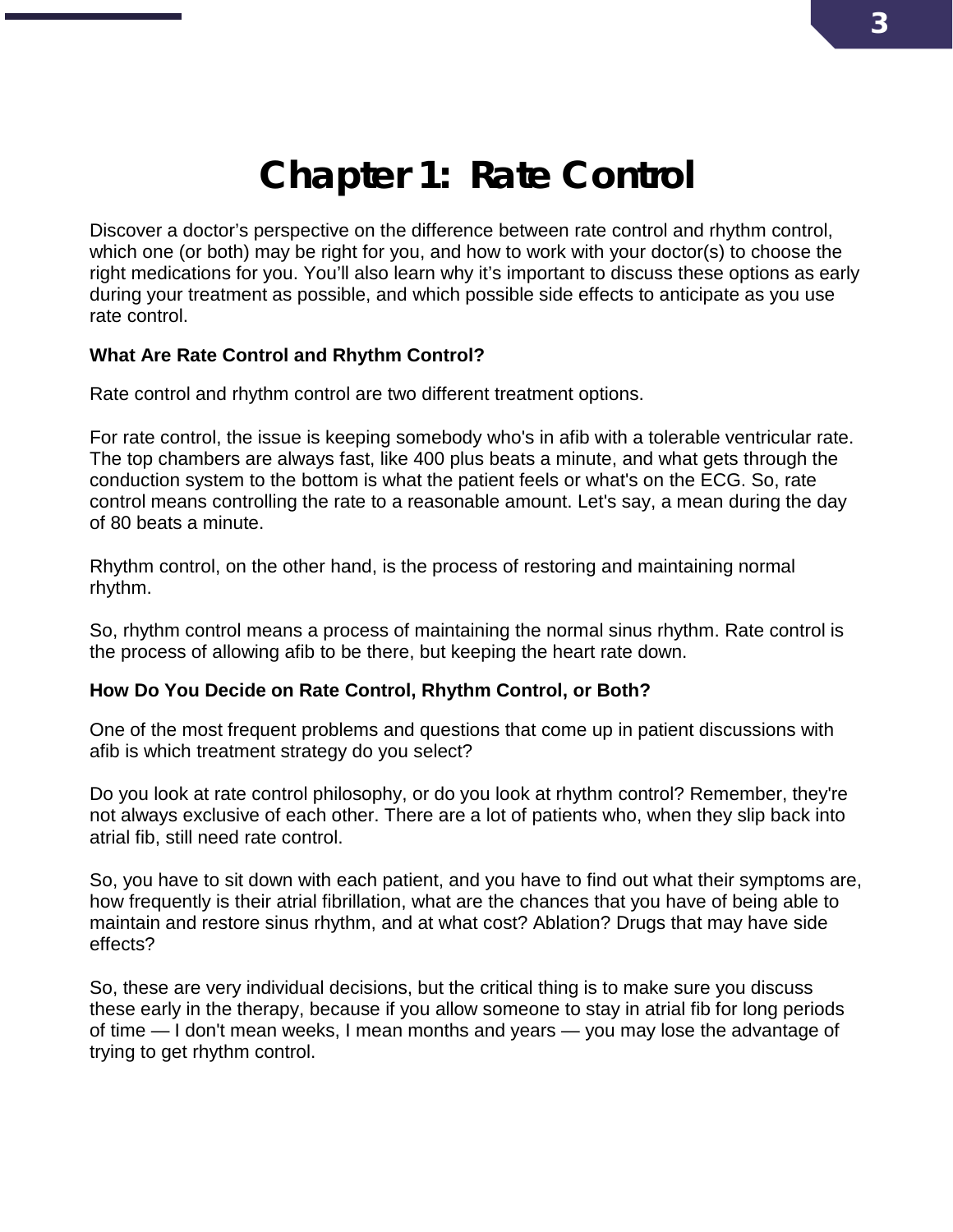#### **What Are the Types of Rate Control Drugs?**

If you're going to select a rate control treatment strategy, you have several drugs to choose from, and they are in certain classes. For example, beta blockers.

In the class of beta blockers, there's lots of choices you could look at. You could look at a drug like propranolol, atenolol, metoprolol, nadolol — there are just many of them carvedilol. And, whatever suits you best and the patient best. There's not a ton of differences in my own experience. What I do try to do is to move a patient to a long-acting beta blocker, if at all possible. It's easier for the patient to take.

The other class of drugs, which for me in many cases are actually more effective, are what's called the slow channel blockers. They work by a different mechanism, but they also control the heart rate during afib. Those are really two drugs: verapamil and diltiazem. I sometimes start at lower doses, and when I find the right dose of those drugs, I will give again a longacting preparation.

And third is digitalis, but I would like to warn you not to use digitalis unless you absolutely have to. There are data in the literature that suggest that digitalis, in large groups of patients, can increase mortality. So, if it must be used because there are no alternatives, then you have to use it, but I hardly ever have a patient taking digitalis.

Last of all, the concept that you have to use high doses of a drug to get control belies the fact that you can get away with less side effects, and it's good rate control, by using more than one drug. So, sometimes I'll use a small dose of a beta blocker and a dose of a slow channel blocker, like verapamil or diltiazem, get excellent rhythm control without engaging the side effects that occur with high doses of both drugs.

#### **What Are the Side Effects From Rate Control Drugs or Poor Rate Control?**

Side effects can occur with rate control. And, they occur with the drugs or with poor rate control, or actually poor rate control either too slow or too fast. So let's go through those.

First of all, the drugs. Beta blockers are well tolerated by a lot of people. They're not well tolerated by younger people very well, and they often can cause, you know, what some people call the beta blocker blues — a foggy sensation, just not feeling well. So, you have to figure that out. Not everybody's a good candidate for a beta blocker.

The slow channel blockers are better tolerated in that regard, but they can cause some constipation, some ankle swelling. And, I've had some women patients who when they get the ankle swelling, they're done. I mean, they don't want it. And, I understand, it's a cosmetic thing, so you have to kind of pick and choose.

So, those are the complications of the drugs, but there's also complications of inappropriate rate control. Number one, too slow a rate. So, you gave too much drugs. Okay. And, now the patient is sluggish because their heart rate during the day is 50 or 60 and they can't get a rate up high enough during exercise and then you have to peel back the drugs.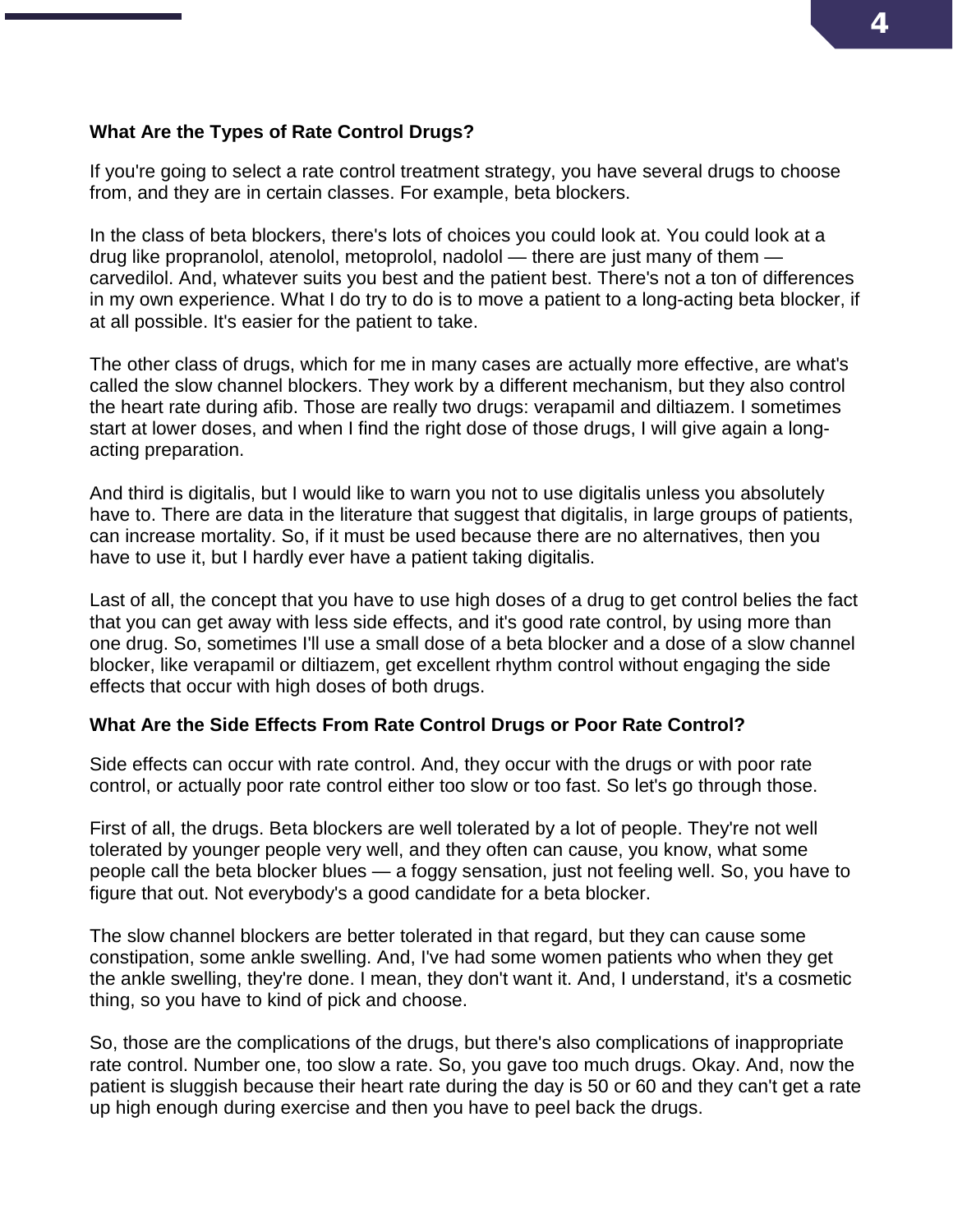Or a worse situation, in my opinion, is inadequate rate control from too fast. If you have fast heart rates for long periods of time, you can develop a cardiomyopathy and heart failure. And, the hallmarks of that, in my experience, are the patient who really doesn't feel their atrial fibrillation. They don't know they're in it and they're blitzing along at 120, 30, 40 a minute all the time. And, they come in with things like shortness of breath because they slip into heart failure.

So, the drugs have side effects, and inappropriate rate control has side effects, and you just have to figure out the right combination for that patient.

#### **How Can You Prevent Heart Failure in Patients on Rate Control?**

When one picks a rate control philosophy or strategy, what I discuss in the office with my patients is the following: the most important thing here is to prevent heart failure.

I must know that whatever therapy I'm giving you is controlling your rate, not overdoing it, but is controlling your rate, to the point that your heart rates aren't running rapid all day long because I want to avoid a situation of decreased heart pumping and heart failure. It's a condition called tachycardia-mediated cardiomyopathy. If caught early enough, in my experience, it's almost always reversible.

I'm currently putting together a series. We have almost 50 patients with this, and they are absolutely the same kind of patients. They come in not knowing they're in afib; it's picked up on an exam at a doctor's office, or they have shortness of breath. And, you can usually turn this around. So, the critical thing is to make sure you're controlling it.

So, it's not good enough to send the patient home with, here's your 50 milligrams of metoprolol a day. Not good enough. It is up to you, as a physician, to be sure that you get a follow-up Holter monitor, whatever you want to do, to see that their rate's truly controlled. That is a cardinal thing that must be done.

So, you can't just give a drug; you have to give a drug and see if it's working.

#### **When Do You Consider Changing Someone From Rate Control?**

Often patients will come to me with rate control treatment, and maybe the doctor didn't know any other treatment options. Maybe they didn't tell the patient, "Hey, by the way, I could do something more sophisticated," or "Maybe if I send you to someone..."

So, they come to me with actually good drugs, good rate control, but they've been in persistent atrial fib. And, then you start to dig a little bit, and you say, "Well, how're you feeling?" "Well, I don't feel those palpitations, doc." I say, "Well, that's not the only symptom of afib. How's your energy level?" "Well, not so good lately."

And then you start to peel back the onion, and you find out actually this all started with the atrial fib. All these subtle signs, okay, of atrial fib. So, this is why you must discuss treatment options with the patient upfront. Patients need to understand that. They need to know what their options are.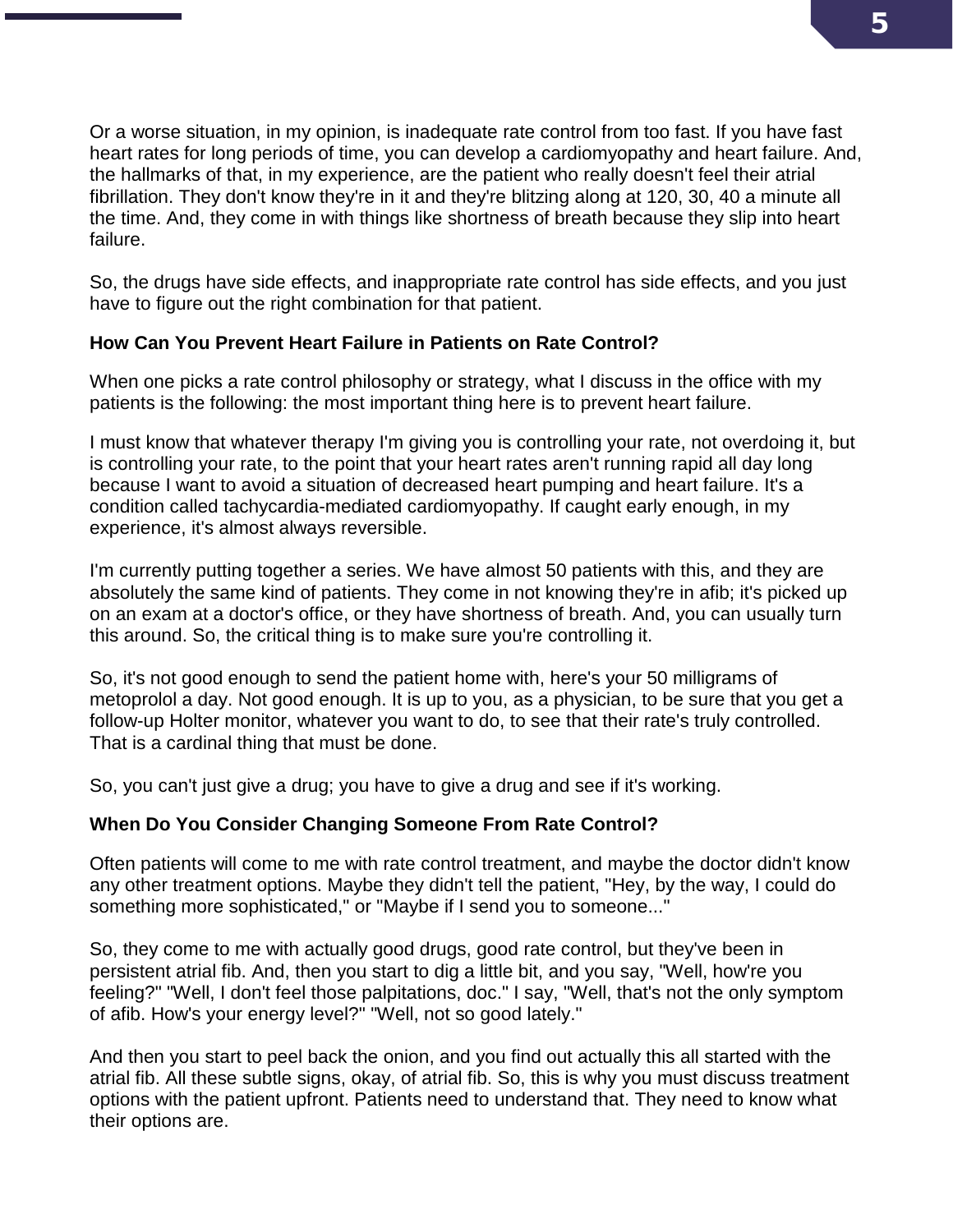So, if a patient has been in persistent atrial fib and is really not feeling that well, or has a question of are there other options, they should seek out an electrophysiologist and discuss the other options because the other options clearly are either a medicine or an ablation procedure to maintain sinus rhythm.

#### **When Is It Time to Change From Rate Control to Rhythm Control?**

An unfortunately not uncommon consultation to me is a patient who comes with atrial fib. Now, they may be reading something, and they heard something about, "Hey, this afib isn't the best thing in the world. I need to check it out." Or, they may actually have some symptoms and are finally saying maybe I ought to see someone else. Or, they had a friend of theirs — these are often what happens — "You have afib? My God, you need to see your doctor." One of those sort of moments.

Here's the thing, even if your rate's under good control, the natural history of staying in afib is the concept of "afib begets afib." The myocardial cells in the top chamber, the atrial cells, will tend to die out. You will get fibrosis, some scarring in the top chambers. They tend to dilate up, and you get to a point of no return if you wait too long.

And you might say, "Well, who cares? Right? I mean, I feel fine, and I'm on a blood thinner, so who cares?" Well, you should care, because there are more recent data suggesting that patients in atrial fib, even though all those boxes are checked, may have other things.

Now they aren't hardcore data, but they are disturbing data. There are data from multiple sources saying there's an increase in cognitive dysfunction. So, brain things. People find these silent ischemic, you know, infarcts in the brain. There are all these little things that are starting to build up with multiple studies. There isn't like that one aha moment major study that's clearly nailed this, but there are a lot of studies out there all going in the wrong direction.

So, I'm not saying that you must be in sinus rhythm. All I'm saying is there are a number of studies that have shown you can have decreased heart function, even with good rate control.

That's one of the things we missed years ago, or certainly I did. The clinical saw was if you have decreased heart function due to atrial fib, it's because your rate was too high. Yeah, that's true. But, there were early signs a couple of decades ago that if you ablated these patients and restored sinus rhythm, their heart pumping function went up, called an ejection fraction, their squeezing ability went up.

And I remember reading that and thinking, "wow, that's kind of interesting." And, then I saw another article saying the same thing.

I've had my own patients who've had decreased heart function but are doing very well, and suddenly they'll call, they're short of breath. Their rate is well controlled. They've slipped back into atrial fib. Some patients simply need sinus rhythm to have adequate cardiac output.

So, all these factors have to be taken into account before any patient is allowed to be in permanent atrial fib. You really have to understand there are downsides to that. And, if you wait too long, you may be at the point of no return.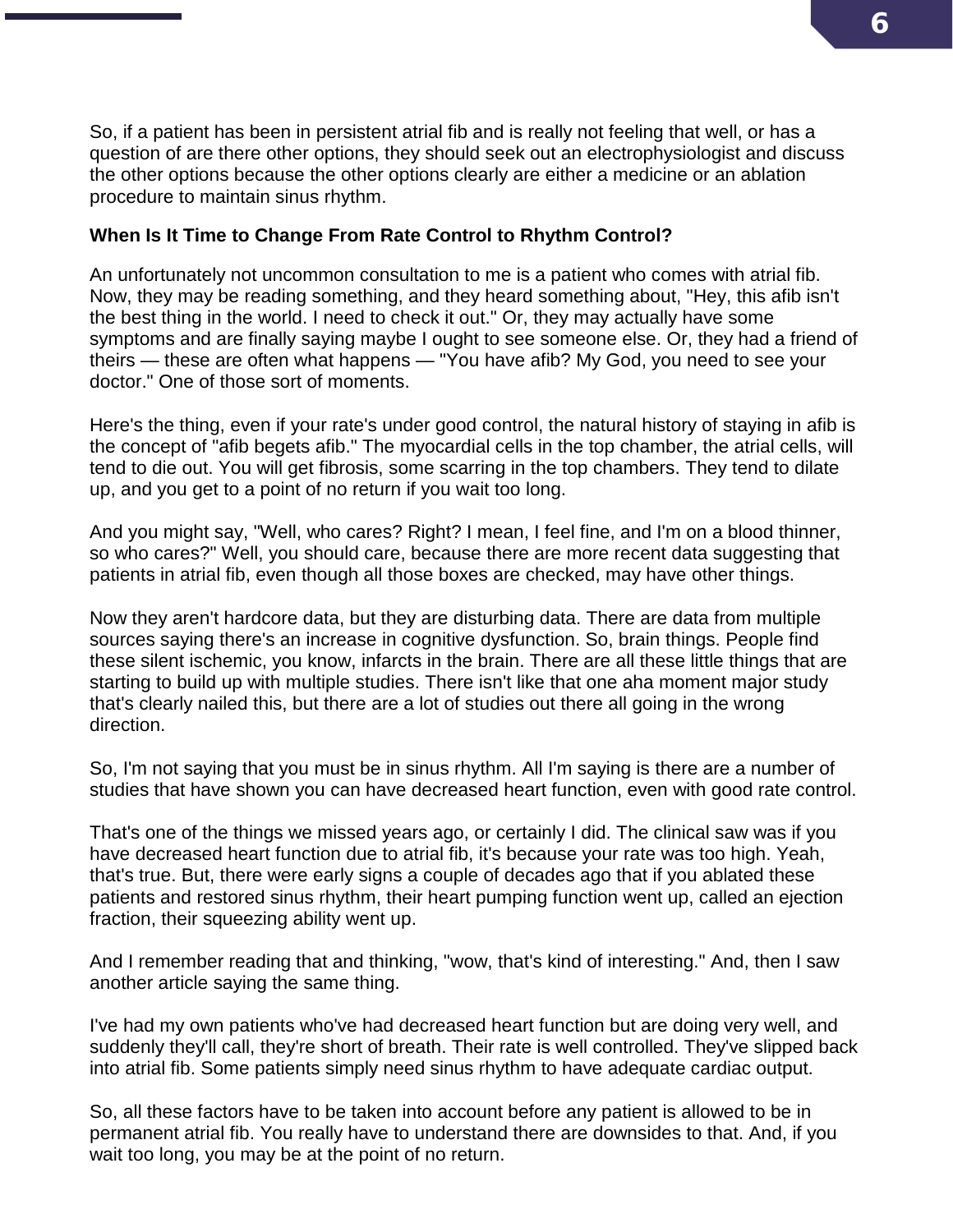So, it's not just your rate is controlled and you're okay now. What about five years from now? Okay, it's like playing chess. It's not just your first move; it's thinking six moves ahead. Atrial fib is a years and years disease, and you've got to think forward.

#### **Does Being Only On Rate Control Predispose You to a Stroke?**

One of the major unanswered questions, and it's one that I'll be honest has plagued me for decades, is "Does rate control – in other words, let someone stay in afib – predispose one to stroke if (now remember importantly) if you're adequately anticoagulated?"

So, I'd like to discuss this in a little more detail because first of all the answer isn't in, but there are a lot of intriguing data out there. It really, in many ways, depends on if you're prone to a stroke.

Let me give you an example. You could take a person in their forties who has persistent atrial fib, and for whatever reason, someone's allowed them to stay in it, and they have no risk factors for stroke. They probably won't get a stroke. And, then you could take somebody maybe in their seventies who has hypertension, diabetes, etc., etc., and they can be in afib for a short period of time and may wind up with a stroke.

So, you have to look at this as, "What role does atrial fib play, and there's no question atrial fib plays a role, and what role are the endothelial factors in the atrium playing?" And, it's complex.

So, if you have somebody that stays in afib for a long period of time, there are pretty good data now showing you change the architecture, the endocardium, the inner lining of the top chamber, and make it more prone to a thrombus.

So, the obvious next step would be to say, "well, if I restore and maintain sinus rhythm, I'm out of the doghouse; I mean, I don't have to worry about strokes now." I wish that were the case, and it may be the case, but it's not proved yet.

So, I'm not willing, at this point in time, to say categorically that that's true. But, I have to tell you my gut, for whatever that's worth and probably not much when you're worried about stroke, says that there probably is some truth to the fact that if we can maintain sinus, you are less likely to have a stroke. But, you need to know, there are no data to support that at this time and I think that's an area of active, ongoing research.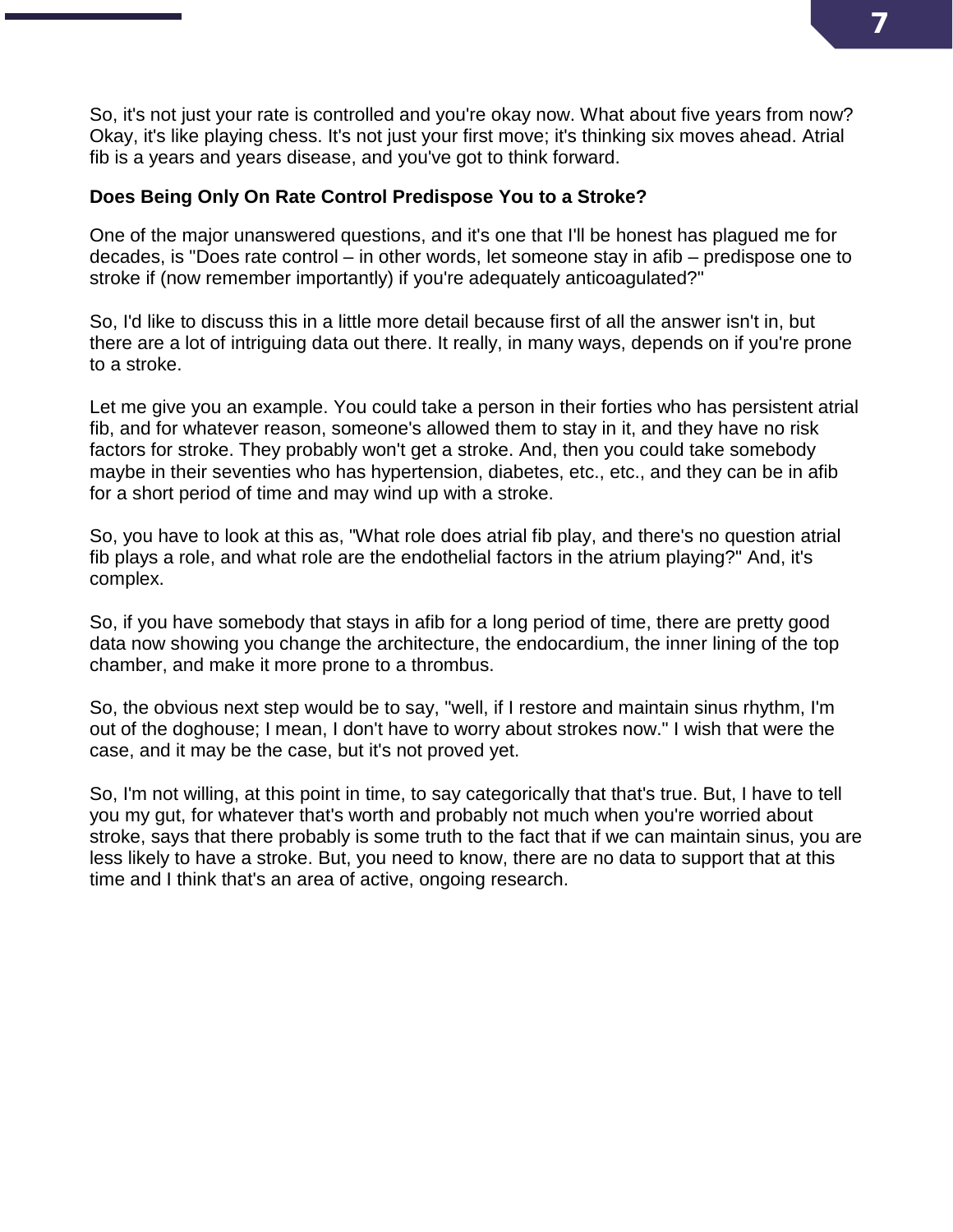# **Chapter 2: Rhythm Control**

Discover the most important information you need to know about rhythm control. Dr. Prystowsky discusses some of the most common rhythm control medications and which ones are best suited for people who have heart disease. Learn why follow-up tests are essential if you're taking amiodarone, and how to manage medications when multiple doctors are involved.

#### **What Is Important to Know in Choosing Rhythm Control Medications?**

Rhythm control, and I think this is the reason it's often skipped by non-electrophysiologists, is hard. Let's make no mistake about it. It is not easy to select the right drug for the right patient and the right follow-up and know when to call it a day on that drug and move on to a different drug or ablation. So, it's not easy.

Rate control is not that difficult — once you've got a person under rate control, they usually are fine, and you don't have to see them frequently.

So, let's say you have a patient who comes in who's a candidate for rhythm control. You have to sit down and make sure you've checked all the boxes. Do they have a thick heart? Do they have coronary disease? Any history of heart failure? All those things go into choosing the right drug.

So, now you pick the right drug. Do you have to start it as an outpatient? Do you start it as an inpatient? I'm okay starting a number of these drugs as an outpatient, but not like, "Take the drug, I'll see you in a year" type thing. I keep in close touch. Sometimes, I give them monitors that they can send me in daily rhythm strips so I can see what's going on. So, these are sophisticated treatment modules.

The problem is, in my experience, a lot of people who have been treated by either a generalist or even general cardiologists who don't have a lot of sophistication in this area are given a drug. Now, what do they tend to do? They tend to give the lowest dose possible because they don't want to necessarily give, for example, sotalol 120 milligrams twice a day. So, maybe they're on 80 milligrams once a day or 80 milligrams twice a day, which may be under-treating that patient. And, then the patient fails the drug, and they say, "that's it, you need rate control now."

So, the key is, if you jump into the rhythm control game, you've got to know what you're doing. You've got to understand each drug. You've got to understand drug-drug interactions, you need to know dosing, you need to know who starts in the hospital, who starts at home, and what's the appropriate follow-up. It's not easy, and that's why it's often not done well, or skipped altogether.

#### **What Are Rhythm Control Medication Options?**

Well, since we're going to talk about rhythm control, let's talk about our drug choices, and let me just in no particular order talk about the drugs.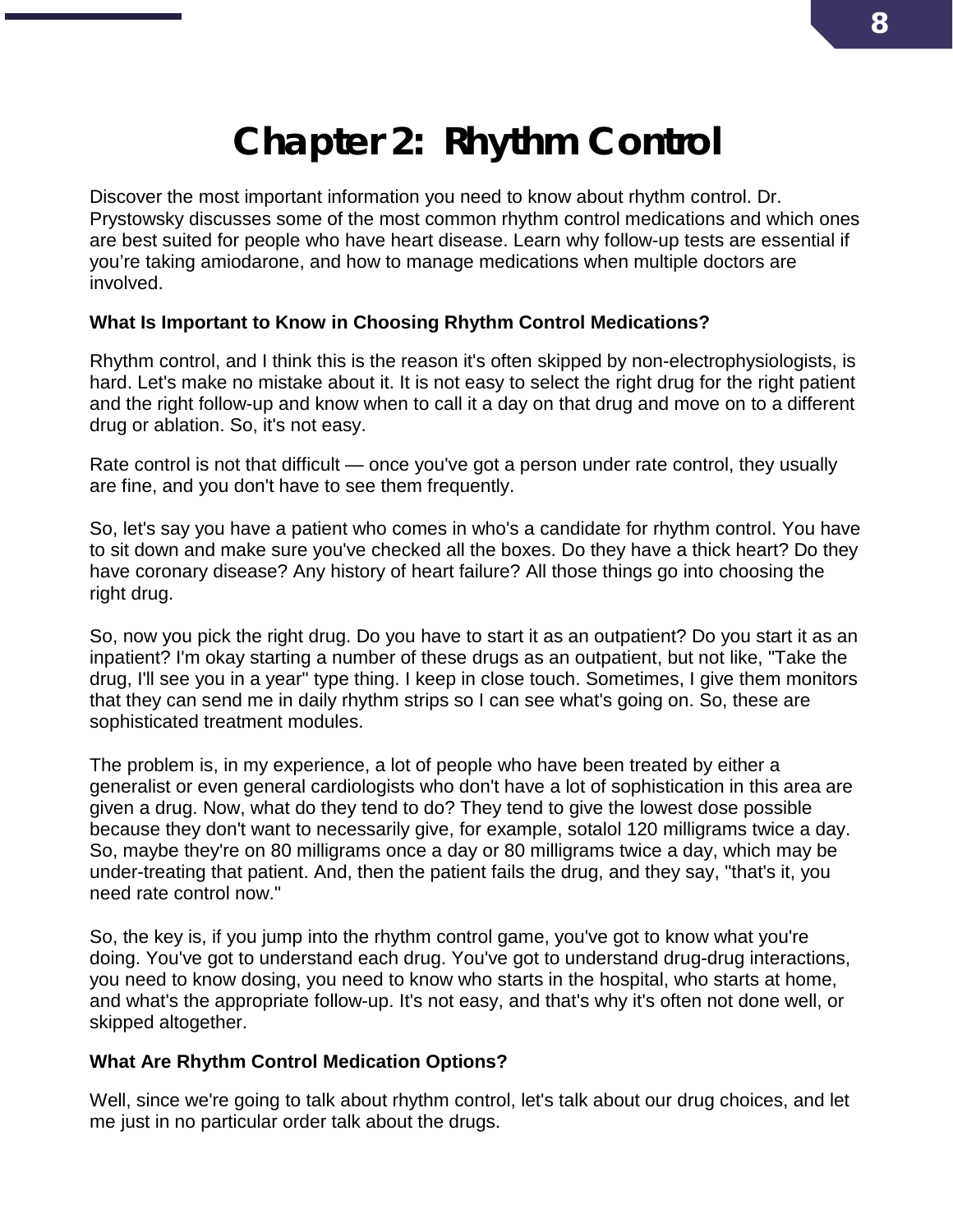So, you have a drug like dofetilide. Dofetilide can markedly prolong the QT interval in some patients. This is the reason it's mandated to start in the hospital. There's a lot of literature on all these drugs, so I've treated hundreds of people with drugs for afib. I'm going to give you some of my own personal experiences. Dofetilide has a unique property for me when I have a patient who has a slow heart rate when they're in normal rhythm. Most of the other antiarrhythmic drugs kind of pile on because their ionic effects also affect the sinus node, so it gets slower and slower, and you get an issue of should I need a pacemaker now to keep the heart rate up.

Dofetilide doesn't do it that much, so it's one of the drugs that I use to try to get out of that conundrum. It also has a wonderful ability to actually cardiovert the patient. In our experience, 40 to 50 percent of people will be spontaneously cardioverted, and you can avoid a direct shock cardioversion. But, you have to watch for drug-drug interactions. That's a big thing. I like to use that drug when I'm looking to get cardiovert a patient when I have a patient with a slow sinus rate. They can't have a thick ventricle, but they can have coronary disease, and they can have even heart failure. So, that's a drug that I sort of look at in that situation.

Sotalol is another common drug I use. It's both a beta blocker and an antiarrhythmic. And, at the lower doses, there tend to be a little more beta blocker effects. So, if you have somebody whose heart rate is 45 to 50 when they're in normal rhythm, I'm just telling you, you're not going to get away with sotalol, because if you give sotalol, now they're going to be 35 to 40 beats a minute, and they're just not going to feel good.

Now, maybe you could add a pacemaker, that's a brady-tachy syndrome, and now you can advance the dose. The problem is, you use too little of it, it doesn't work, and then you say, "Ahh, the drugs don't work." Well, the drug isn't working because you didn't use the appropriate dose, but I get it.

But, if a person has reasonable sinus rates, and they have a normal heart, I often will start it as an outpatient if they're not in atrial fib. I know that some people don't like to do that, so if you don't, you can start it in the hospital. But, I don't start it as an outpatient at 120 milligrams twice a day. I start low, like 80 milligrams twice a day. I either have them come back for an ECG or I have them send me in rhythm strips. If they do fine, and they're keeping a normal rhythm, I stop. If not, I might up the dose.

Dronedarone? It's an interesting drug in my experience. It's safe to use as an outpatient in multiple situations, not heart failure, but I've used it in coronary disease. It's an interesting drug because, for me, it's like a yes or no drug. I do not know why this is so, but in my own experience, it either has a remarkable ability to suppress someone's afib, or it does almost nothing, and you usually figure that out within the first week or two of using the drug. The patient will call and say, "nothing's happening, Dr. P." and I say, "okay, we'll switch to something else." Or, I'll call them, or they'll call me and say, "Wow, I don't have any more episodes!" I'm not exactly sure why that happens, but at least in my experience, it's almost like a switch. It either works, or it doesn't work.

Then, you have the drugs like flecainide and propafenone. They're kind of similar in my experience. They're excellent drugs. I use them mostly in patients who have, almost in fact exclusively in patients who have normal hearts. I also want to make sure those patients have a beta blocker or calcium channel blockers, so they don't go real fast if they go into atrial fib or flutter. But, they're safe to start as an outpatient, if you're in normal rhythm.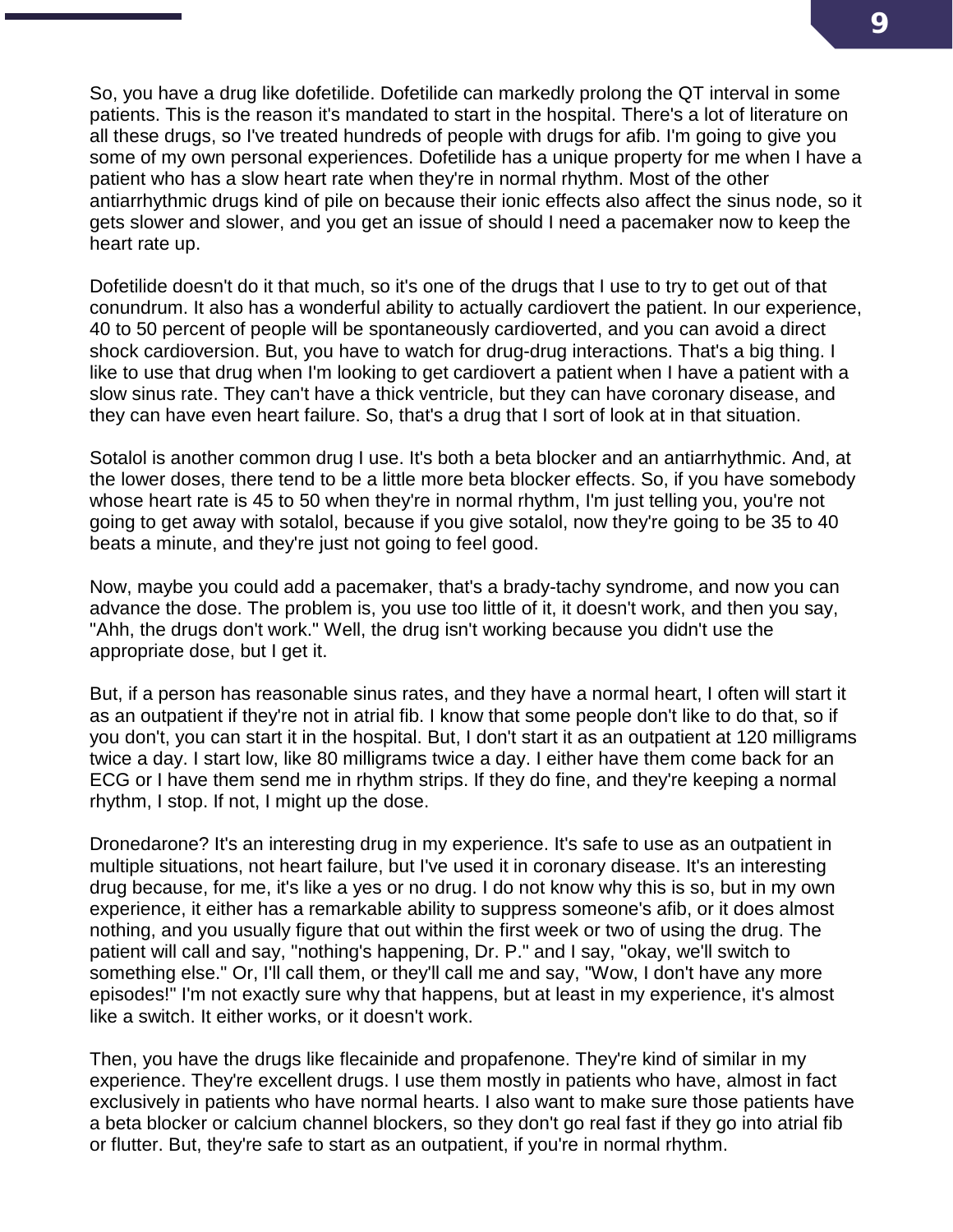They don't have a lot of drug-drug interactions, and they're quite successful. And, I sometimes will start flecainide even at low doses, at 50 milligrams twice a day. It's amazing to see how some people are so sensitive to the drug that you can get away with a really low dose.

Last of all, you have amiodarone. So, amiodarone is the kingpin of drugs in the fact of effectiveness; it's also the kingpin in side effects.

So, amiodarone has multiple ways it can affect atrial fib. It affects a lot of different channels in the heart. It's extremely effective. It can be started safely as an outpatient in almost any situation. The downside of amiodarone? It does have a lot of drug-drug interactions. You have to check what else patients are on — warfarin, certain statins — you've got to be aware of that. And, it can have a [something strange here] three to five percent chance of causing toxicity to the lungs, liver, and thyroid.

So, you can see, you have a lot of choices. You've got to know the drugs, you got to know the patient, you got to know the doses, but you can usually, with a little time and effort with each patient, pick the best one-two-punch for that patient.

And, if that's not working, in my experience, if you fail a couple of drugs, you might as well go on to ablation, unless you haven't tried amio. If you fail one or two of the non-amio drugs, my experience has been the third one's not going to work, and either go amiodarone or ablation.

But don't forget, ablation could also be used as an upfront therapy.

#### **What Rhythm Control Medication Options Are There for Those With Heart Disease?**

You have less choices of selecting an antiarrhythmic drug when you have certain heart conditions.

First of all, if you have a very thick heart, and it has to be pretty thick, most of the drugs haven't been proven safe there. Amiodarone is probably the only drug I feel comfortable with there, so I don't really use most of the other drugs in that situation.

If you have coronary artery disease — and I don't mean, and this is a problem, you know everyone now is into the era of I'm going to go get a calcium scan, well, and you find a little calcium in your vessel — that's not what we mean by coronary artery disease, okay? Or, a huge swath of the population will be labeled that way.

I mean, you have had clinical coronary disease. The drugs that are considered safe there are sotalol, dofetilide, dronedarone, amiodarone. They're okay to use in that situation.

If you have heart failure, you're pretty much looking at amiodarone. With some people, I'll use dofetilide, but mostly amiodarone.

#### **How Should Amiodarone Be Started and Managed?**

Amiodarone is truly in a class by itself. If you are a fan of Dickens, you might say, "It's the best of times, it's the worst of times." So, let me explain that to you.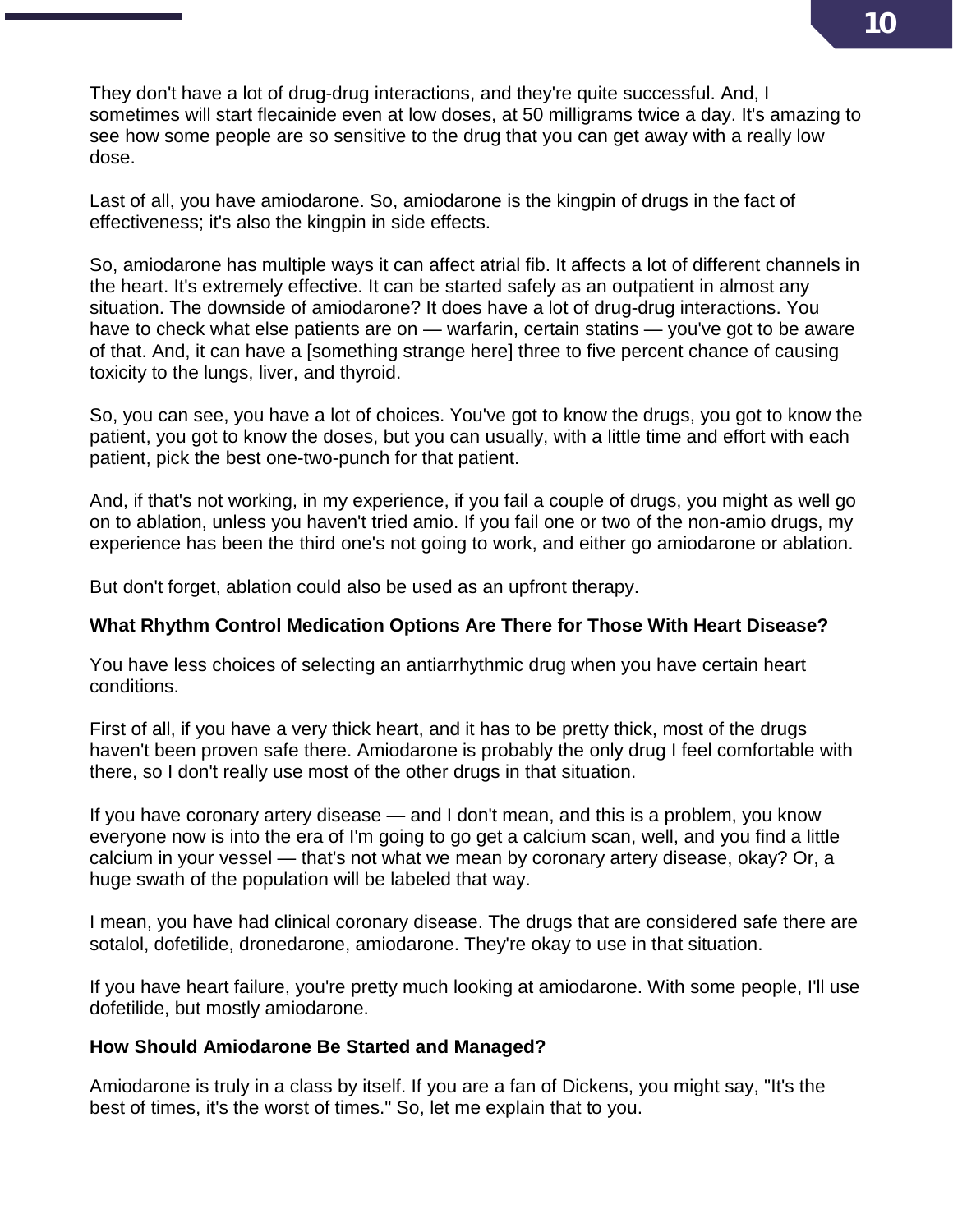I started using amiodarone early in my career, in the early 1980s, before it was actually an approved drug. There are a whole bunch of us who were investigating it. We were fortunate enough to write some of the early papers on it. But, we were using it back then mainly for lifethreatening ventricular arrhythmias, and by the way, to the best of my knowledge, that's still its indication.

Okay, so guidelines clearly tell you you can use this drug, but if you actually look in these package inserts, you'll probably find out, for the most part, it'll still say it's for life-threatening rhythms. So, here's what you need to know.

It's a drug that's extremely effective. Often will work where no other drugs work. It's a drug that has to be handled with care, and not everybody is a candidate for it. So, knowing that some of the major side effects have to do with lung toxicity, liver, and thyroid, but not as high as in the old days when we used larger doses. Don't go by this 10 percent, and five — all those numbers. I've been using this drug for decades, and my numbers aren't anywhere near that high, but we're using lower doses than we used to.

Every patient should undergo pre-amiodarone testing: a chest x-ray, pulmonary function tests (including what's called a DLCO, which measures diffusion capacity in the lungs), liver enzymes, and thyroid testing. We do all that as our pre-amiodarone screen. Every now and then you find a person, and you feel bad about it because you know what you have to tell the patient, actually has severe lung disease they didn't know about, and they're not a candidate for amio. That'll be clear, but then the patient, unfortunately, has to deal with this other problem they didn't know was there. So, once we clear a patient, we will start them on the drug, but we review carefully with everyone, before they start, all the risks and the benefits. And, we don't use it unless other options aren't available to us.

You could do ablation, but some patients would rather take amio than ablation. That is a patient preference. That's not my preference. Patients have a right to choose what they want, and if they choose that, then you have to make sure there's no drug-drug interactions. For example, some statin's doses, not all — depends on the metabolism of a statin — have to be lowered.

So, what occurs is the following. First of all, you do preliminary testing, make sure it's safe to use.

Second of all, you've had a discussion with the patient — they know risks and benefits.

Third of all, you tell them to stay out of the direct sunlight because you can get really photosensitivity with the drug. You have to prepare the patient for all these.

Then you look at their drug list, make sure there's nothing you have to alter. Get them off a certain statin, lower the dose of a statin. If they're on warfarin, you have to manage through that.

And then, you follow them. Everybody, I shouldn't say everybody, people have different ways of following them. My own way of following patients is every six months to repeat those tests, not the pulmonary function test. Chest x-ray, liver, thyroid function tests, I repeat every six months, and I usually get an amiodarone level. But I get that level often in the three month period. You'd be surprised how variable the level is for the same dose.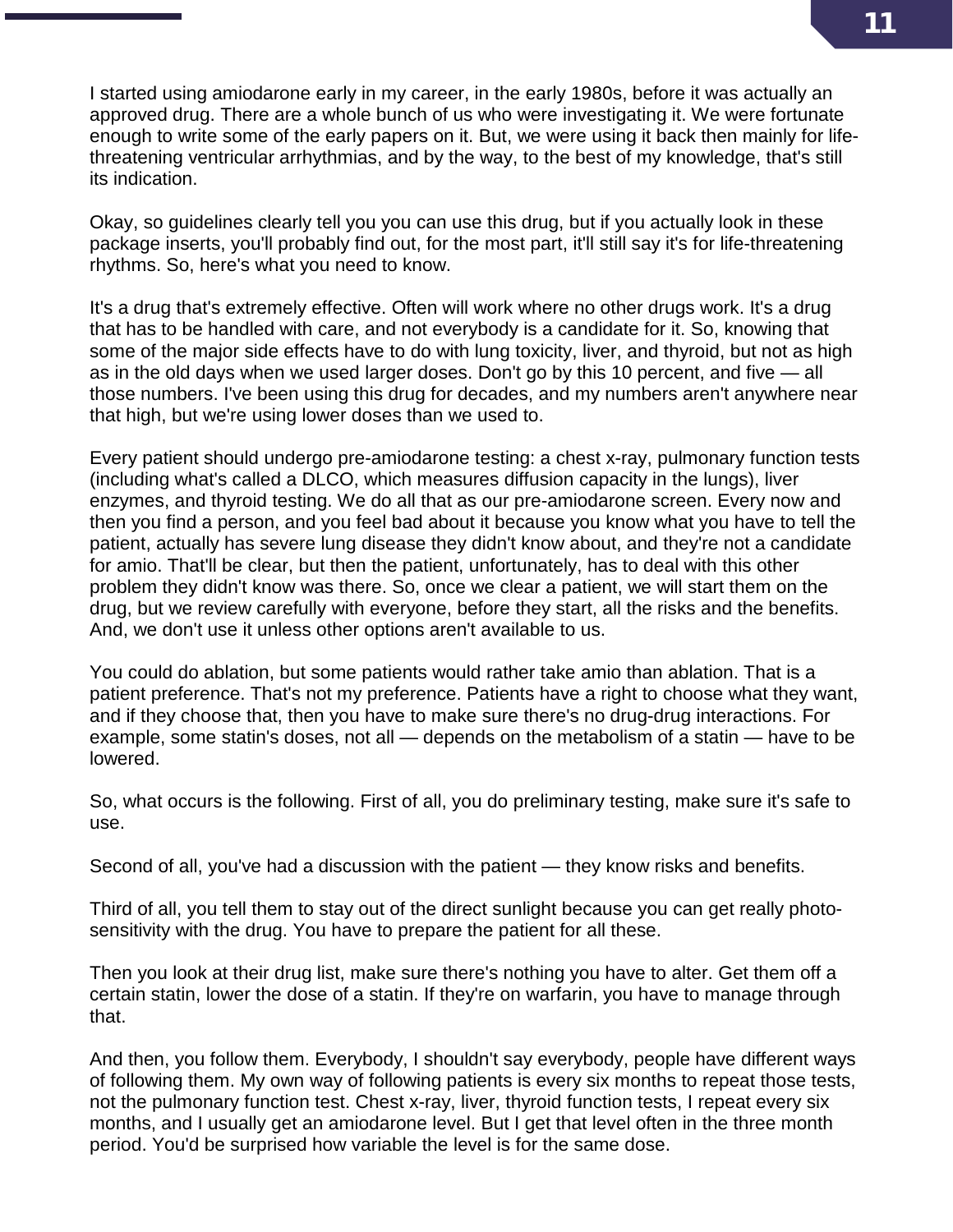Remember, it's not a dose of amio, it's a level you try to get to. And, if you've given someone just a pill a day, but their level's too high, you cut back on it.

So, you have to just manage them over time, and you tell them to let you know if they have any shortness of breath, or a cough. These are early signs of lung problems. And, you'll find, if you do that, honestly, the drug will be a very safe to use, realizing some people will have problems with it.

The concept that no one should get amio is absurd because there are some people that that's the only drug that works, and who are you to tell them they should be miserable their whole life. You know, it's a patient choice. It's a risk-benefit discussion with the doctor and the patient, and patients have a right to make a decision there.

#### **What Do You Need to Know if You're on Amiodarone?**

When I've been to some of these patient conferences that Mellanie True Hills puts on, that are really terrific, I've had the opportunity, and also the sadness at times, to hear what's going on around the country, because you sit there and you chat with patients that aren't your patients. And, they tell you right up front, "Here's what I'm on. Here's what my doctor's doing. What do you think Dr. P.?"

I've had a whole bunch of them who are on amiodarone with absolutely no follow-up. And, I'll say, "Well, how often does your doctor do follow-up tests?"

"What follow-up tests?"

"Well, does he do a chest x-ray?"

"No. Why should he?"

Look, if you're the patient, and someone put you on amiodarone, make sure you know you're supposed to have follow-up tests. That's all I can tell you. If somebody did it, and didn't have follow-up tests, go seek another doctor, frankly. That means that person either doesn't understand or forgot to tell you.

The point is, you need your follow-up tests. It's just not the way you handle the drug.

### **When Do You Combine Rate and Rhythm Control Medications?**

Often, you need more than one type of therapy for a particular patient.

Let's say, you've chosen a rhythm control, so your primary objective is to maintain sinus rhythm. But, you live in a realistic world for the patient that that's probably not going to happen 100% of the time. So, you want to be sure when they go into atrial fibrillation, that they're not putting themselves at risk because their heart's too fast or too slow. So, they're typically going to be on a drug for rhythm control and a drug for rate control. And, what you have to do is make sure you don't pile on, so you have to look at the drug you selected.

For example, if you chose dofetilide, it has very little effect to slow the rate. So, there you might want to be sure you've got a good rate-controlling drug with it if the person has recurrences. Otherwise, they'll come in with 130, 140-beat-a-minute afib.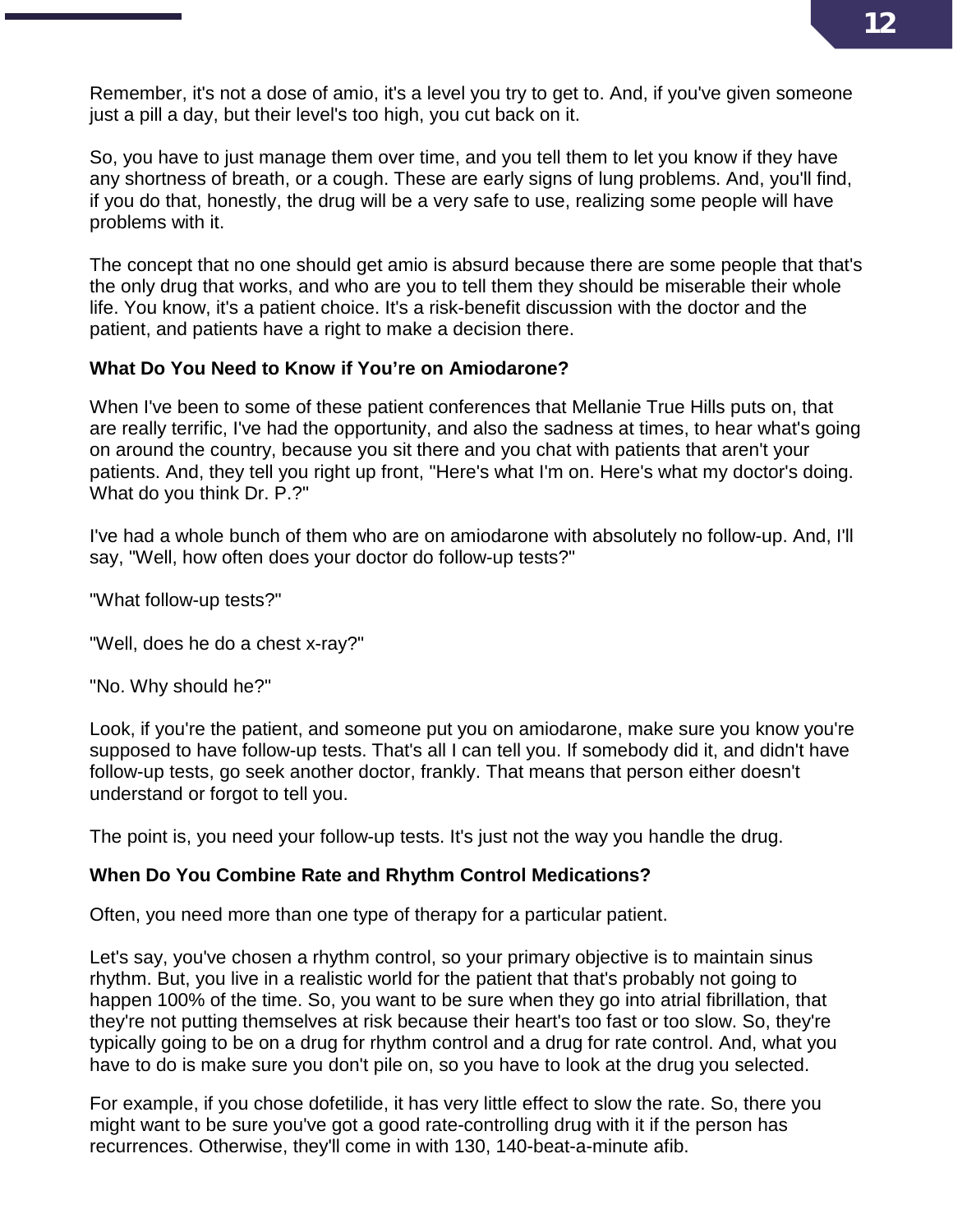On the other hand, if you have a drug like sotalol that has beta-blocking effects plus primary antiarrhythmic effects, you've already got a beta blocker on board. You may not want to add more beta blockers or calcium channel blockers to that patient because if they go into afib, they may go at a really slow rate and get into trouble.

So, you've got to balance the two out, and you have to figure which drug you're on and how do the two drugs interact. Obviously, you want to avoid any kind of drug-drug interaction, but that's not usually a major problem with the classes of drugs we're talking about. Now, they can interact with some of the blood thinners, for sure, and other drugs, but that's not usually a major thing.

So, it's usually, you're already on a drug that slows the rate.

And, I'll tell you, pharmacists are forever a pain in my you-know-what because I'll put a patient on a drug like flecainide with verapamil. Okay? Which is fine. And, I'll get a call from the pharmacist — I'm using two drugs I shouldn't use together because of some, I don't know, computer program they have. You have to have some blocking of a drug. So, I can tell them, "Fine, I'll switch to this one," but they're not happy. And, I'll tell him after that, "Please read my textbook, or just fill my prescription."

#### **Which Rhythm Control Medications Have Beta-Blocking Properties?**

You need to know, with some antiarrhythmics, which drugs also have what's called antisympathetic effects. They're not all traditional beta blockers, but it doesn't really matter how. They are antisympathetic.

So, for example, amiodarone can really have a major beta-blocking-like effect. It's not classic beta blocker, but it's antisympathetic.

Sotalol clearly has a major beta blocker in it.

There is some AV node blocking ability to a drug, dronedarone. It's not dramatic; it's not as potent as the other two I've mentioned.

And, surprisingly, propafenone. Propafenone does have beta-blocking effects. And, in fact, there is a genetic abnormality in some people who can't break the drug down. And, one of the classic things that we want our trainees to know is, if you start somebody on propafenone, and they call up because their heart rate's really slow, or they're wheezing, you can be pretty sure that they're not metabolizing the drug properly because the metabolized component does not have a dramatic beta-blocking effect. So, it depends on what kind of metabolizer you are. But, you've got to remember, it does have some beta blocker activity. So, if you're supposed to avoid a beta blocker, let's say you have some really significant asthma, then you don't want to be using propafenone. At least, I wouldn't. You might get away with it, but you should avoid drugs that could exacerbate their underlying lung problem.

And, I always ask those things, "Do you have wheezing components?" before I start any of these drugs because there are alternatives that don't have problems with the lungs. And, you should select those drugs instead.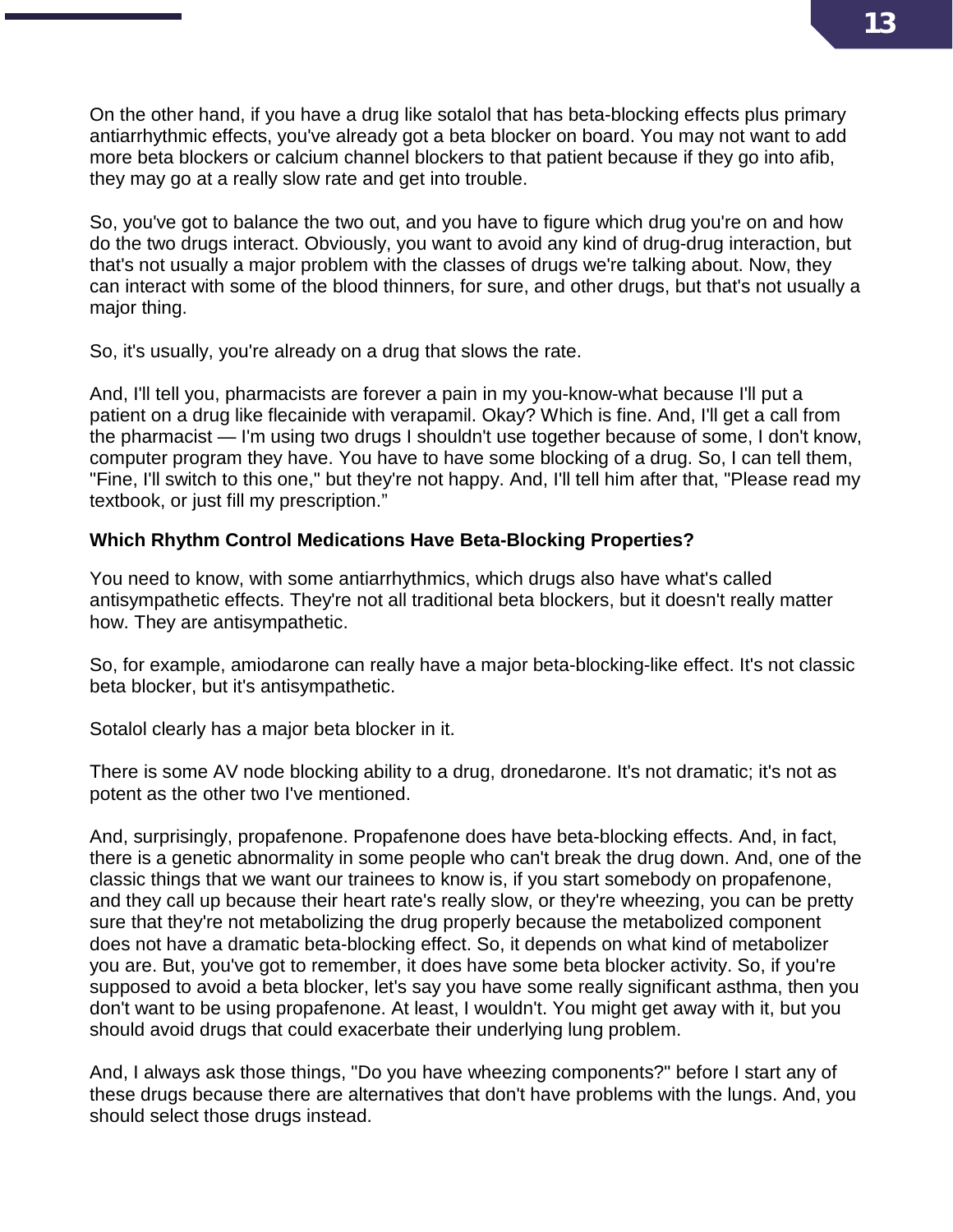#### **What Can You Do When Insurance Companies Refuse to Pay?**

One of the sad things, without getting too political about our healthcare system, is the fact that doctors and patients don't always have the last say in what's the best therapy for a patient. It is not uncommon that I'll make a decision what's best for that patient, in a discussion we've had on a particular drug, only to have an insurance company say no. I don't think insurance companies have the right to do that, frankly, but I don't make the rules, right? And, you get into those situations.

So, if there's a legitimate alternative, that's the road I usually take. And, maybe drug A and B were close, and they wouldn't pay for A, they'll pay for B. Fine.

But, if they needed A, and there really isn't a good alternative, and sometimes, that's a drug called dofetilide, in our area at least, where insurance companies, for whatever their reason, it's not on their plan. Or, they won't pay for it, or the patient has to pay a huge amount of additional money. And, that may be, in that patient, really the drug I want them on. Then, then, the war starts, okay?

Then, we have to call the insurance companies. Sometimes, they listen; sometimes, they don't care, you know, uh; but, we try. We try our best.

If nothing works, I guess a patient can change companies, maybe? Or, just have to pay for it.

So, we do our best to make sure that patients get what we think is best for them, and what they've chosen, as far as their choice. But, you know, a doctor can only go so far. We can't force an insurance company to pay your bills. We just can't. So, we can do the best we can, but we don't always win. But, we do try.

#### **How Should We Manage Medications When Multiple Doctors are Involved?**

A major problem for patients is multiple doctors and multiple drugs, and the doctor who prescribes a new drug not bothering to look at what drugs the patients are on.

If you're the patient, and you're on a drug that might interact in a very negative way with a different drug, it is not your job to know which drugs to watch out for. You can't possibly know that. I can't either without a program I keep on my phone.

All my patients get the following messages from me when I put them on a drug that has those properties. I tell them, "You never allow a new drug, over the counter (sometimes, over the counter drugs can do it) or prescription, to be taken by you without either calling our office first or checking with the pharmacists because, I will tell you, the other doctor who's prescribing something, you can bet they haven't looked at your drug list."

I'm just telling you, from years of experience, they haven't gone down and said, "Oh, look at it this! You're on sotalol, atorvastatin, and clopidogrel. Oh, well, let me go look up the drugdrug...."

They say, "You know what? You came here. You're nervous. Take this drug." Or, "You came here, and oh, you have a sore throat. Let me put you on an antibiotic."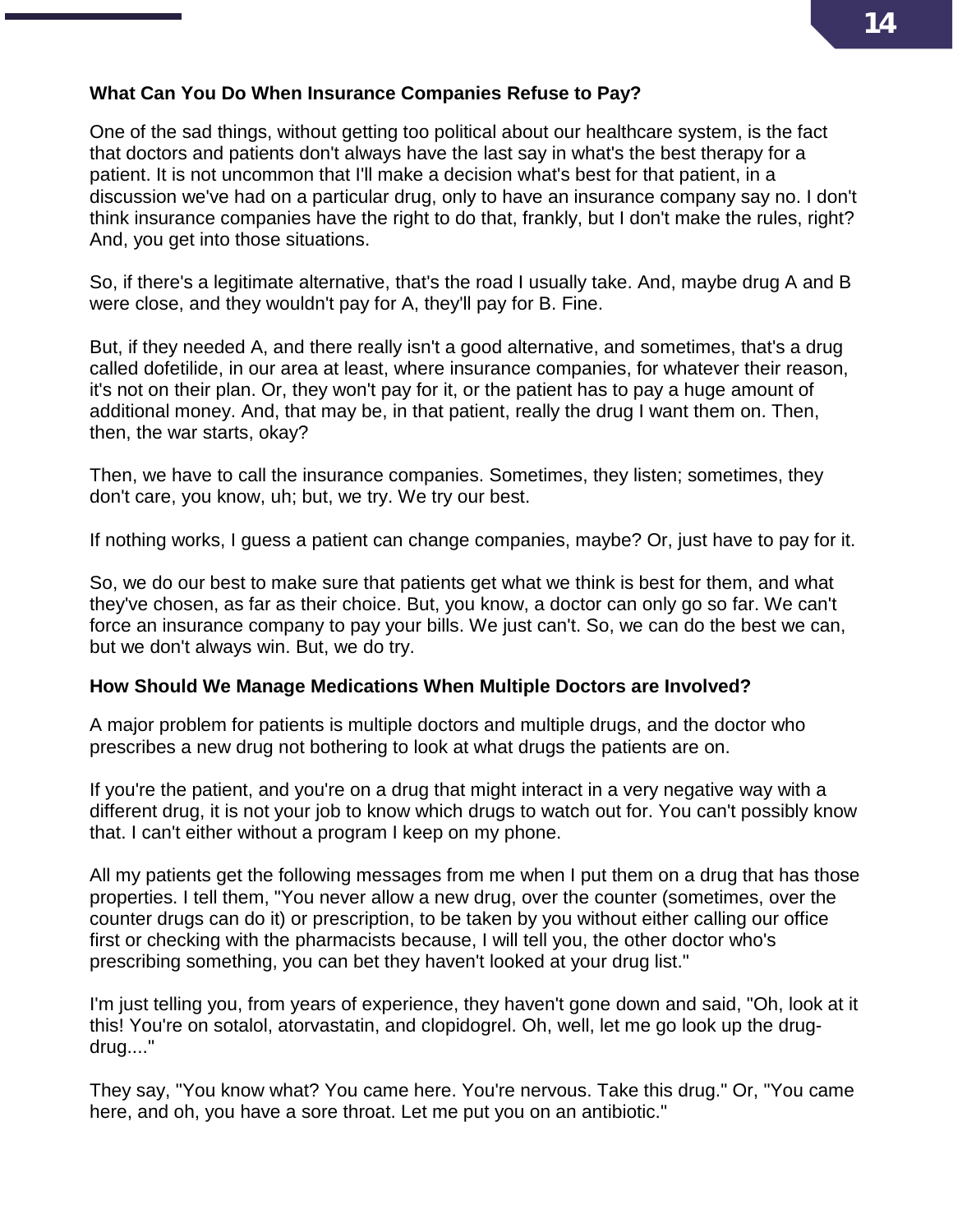**15**

Really? What if that antibiotic prolongs your QT interval, and you're already on dofetilide, and it's a contraindication, and you go into a life-threatening rhythm? Seriously?

You need to know that. You need to remember that. Do not depend on every doctor doing that. You need to take charge of that.

#### **Should Afib Patients Know About Ion Channels?**

When I have my initial discussion with patients in my office, I walk through the three pillars of care: rate control, rhythm control, and anticoagulation.

When we get to the part about drugs, just in a general discussion, not uncommonly, a patient may say to me, "Well, how does that drug work, Dr P.?"

And, it's a moment where you have to make a decision in how your day's going, quite frankly, because honestly, if the person has no knowledge of cardiac electrophysiology, try to explain to them the following: "This is an IKr-blocker that affects the action potentials in the atrium and the ventricle, and under certain conditions, you could get a life-threatening rhythm, and it interacts this way with certain other drugs, and you have to be aware of that."

Or, try explaining amiodarone that affects calcium channels. It's got anti-sympathetic effects, it affects sodium channels.

I mean, if I will turn to a patient at that point and say, "I don't mind discussing this with you if you have a background, if you have a biology background, I'll be happy to do it. But, otherwise, it's not even worth going into because you'd have to know an enormous amount of information to make it understandable. I'll be happy to give you a source where you can go read about it, but we're not going to spend all of your valuable time today on that because there are other issues."

Sometimes, patients are okay with that; other times, they're not. But, I'm sorry. To be frank with patients, my role is not to describe the electrophysiology of the heart. My goal, with you, is to help you understand your disease, the treatment options, and help you get to what's best for you. That's my goal.

This is really arcane stuff. It's hard to understand, even for cardiologists.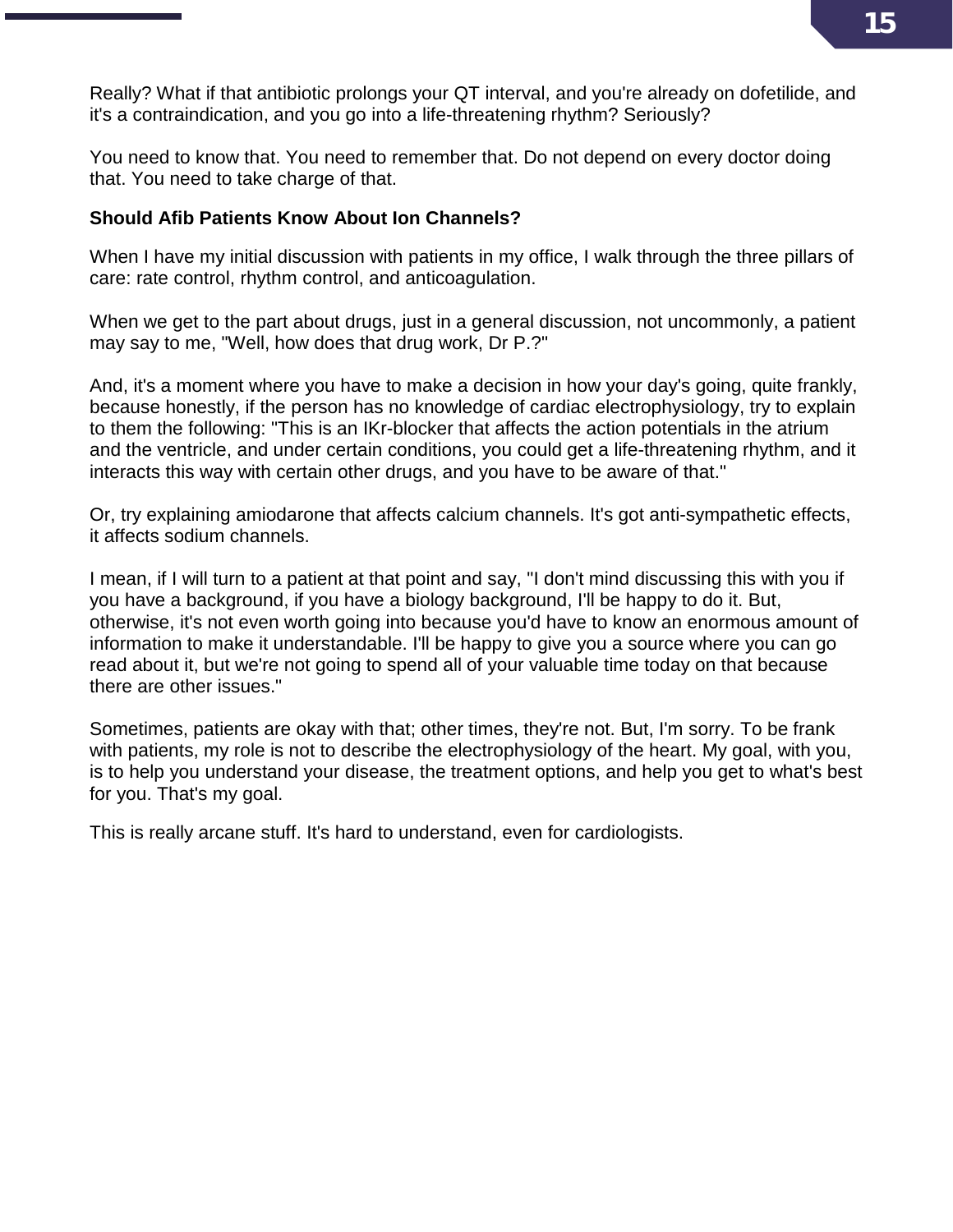# **Chapter 3: Catheter Ablation**

Discover some of the considerations your doctors make when deciding whether an ablation procedure should be part of your treatment plan, including the concept of whether there is a "window of opportunity" to have a successful ablation, and what your other options might be.

Dr. Prystowsky shares his insight on how to choose a provider if you and your doctors decide an ablation is right for you. Finally, he shares his insights on the important and influential CABANA Study and its implications for people living with afib.

#### **How Do You Know When to Consider an Ablation Procedure?**

In the rhythm control portfolio, you have drugs, and you have ablation. Years ago, we made it clear (and I was part of this; I was on the initial guideline writing committees), the data on catheter ablation was in its early years. We didn't feel there were enough data to support as a first line option. When we say first line option, we don't mean you need to do an ablation. We mean, it's part of your initial choice of therapies. But, there are substantial data published now, to in my own opinion, and I think of many of the current guideline writers, that if you have a center that does good volume, good results with ablation, it should be in the mix, and it should be part of the initial discussion with the patient.

So, let's say having said all that, the patient says, "I like that. Thanks, Dr. P, I want to try that flecainide." That's fine. Have your flecainide.

You know, in three months, they come back in the office. "How you doing?"

"Well, you know, I've been having a lot of episodes. And, you know, I'm already taking it. I'm already getting a little side effects, a little dizziness. I don't really want to go up on the dose."

Well, then you have a choice to make. Either, they stay miserable, which is to me not a good choice, but it is the patient's choice if they want. Usually, that's not a choice. Let's try a different drug, or let's move on to ablation.

If somebody comes out, let's take that same patient, and now every year I see him twice a year. They've been on 100 milligrams of flecainide twice a day, zero side effects, feeling great. Now, it's three years later, and they're coming to see me. I never tell the patient, "You know what? You ought to move onto an ablation."

That is, to me, inappropriate. I'm not saying you couldn't do it. I always remind patients they still have another option, if they so choose. And, then if they say, "Well, is there a reason I should do it now?" My answer is no. I mean, if a patient is tolerating a drug, and it's effective, there is no reason that they have to go on to an ablation.

I think ablation is a patient's choice more than a doctor's choice. That's a personal opinion. I always offer it. I mean, sometimes, I will say, "Look, we're getting to a point where I think you need to consider ablation because your only choice is amiodarone, and you're 55 years old. Do I really want you taking amio for years? Not really. I think that the better choice there for you is to consider an ablation." So, ablation can be up front.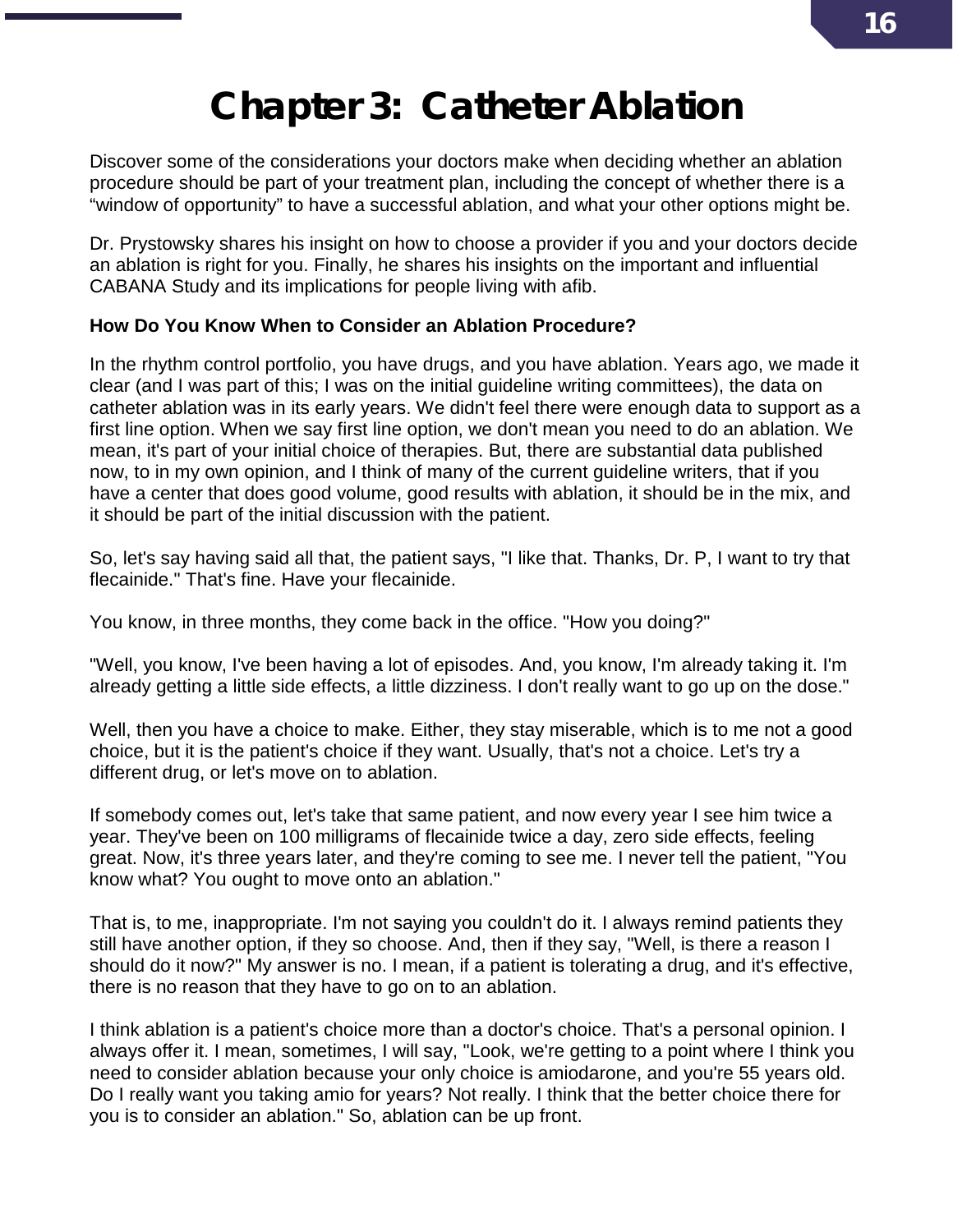I have a patient recently who saw me, who's an athlete. Now, I'll promise you, an athlete is not going to take drugs. Okay, end of story. They never take drugs. They don't want beta blockers; they don't want any drugs. I mean, even anticoagulants are a struggle with athletes, and they sure as heck don't want antiarrhythmic drugs. I mean, his rate in my office was 45. Okay. He's fine. Any drug I give him is going to lower it, and he's set up for an ablation. There's no question, those kind of folks just need right to the ablation lab.

So, I think it's an individual thing. But, if you're not doing well on the drug, either effectiveness or side effects, move on to ablation. That, I think, is an easy path for a patient. If you're doing great, with no side effects, and great efficacy, if you want to get off the drug and take an ablation, fine. If you don't, then don't. I think there's no compelling reason to do an ablation.

#### **Is There a Window of Opportunity to Have a Successful Ablation?**

One of the most disheartening consults I get is the following: 64-year-old gentleman comes in to see me. He's been in atrial fibrillation, by his reckoning, at least four to five years. We're not exactly sure. Yeah, he has some symptoms. He's been a little fatigued, and he's getting a little worse. Right. Okay. His wife tells me, "By the way, you know, he's not remembering as much."

And, he says, "You know, Dr. Prystowsky, the reason I'm coming to see you is I know you guys have a big ablation center. I need to be ablated."

Okay, so then you say, "You've had four-plus years of constant atrial fib." I know right away what I'm going to get into. I can bet money his left atrium is dilated and fibrosed, which is going to make any ablation much, much harder to do. And, then you go get your studies. You get either an MRI, or you get echo[cardiogram]s, and it confirms everything. And, then you just have to be honest with the patient, and say, "Look, I'll do it because drugs almost surely won't work, but you need to know a single procedure success rate is low. If somebody told you it was 60 percent, either they were drinking something they shouldn't have been drinking, or they're just trying to build business, but they're not telling the truth. Okay?" You don't get a 60-percent one-procedure success with somebody who's been in afib for four-plus years, and has a huge left atrium.

So, prevention is the issue. Do not let somebody stay in afib four years. If they don't want sinus rhythm, and you've had that discussion four years ago, fine. I think they made a decision.

This is why every patient who has afib needs to see some specialist early on to figure out what their options are now and in the future. Atrial fib is a lifelong disease for most people. Okay? And, therefore, decisions made today will affect your life for decades, sometimes, to come. So, try to avoid that situation.

We're happy to try the ablation, if you go into it, eyes open, realizing that we have a likelihood of success that's low. Some patients will say anyway, that's fine. That's okay. As long as we've been honest with the patient, we'll do it. But, once the patient realizes what they're up against, sometimes they just say, "You know what? Forget about it."

But, you don't want that to have to happen. That could have all been avoidable if the patient had this discussion four years ago.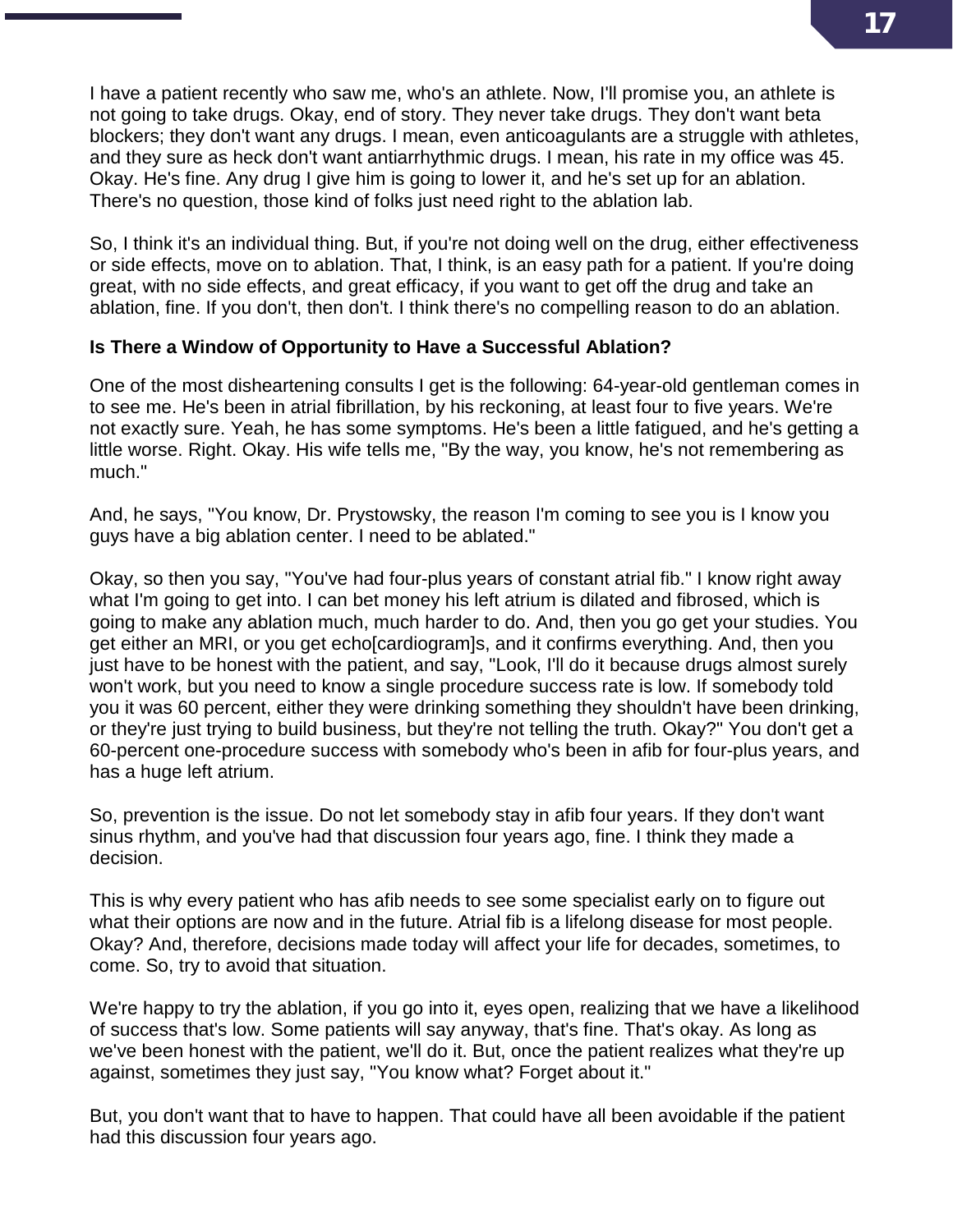#### **What Are Other Options Besides a Catheter Ablation?**

Let's take a patient who's had years of afib with an enlarged left atrium, with a clear-cut reduction in success rate with a routine catheter ablation, no matter which technique you like to use. There are alternatives if they really want to get more aggressive.

There are surgical procedures. There's a mini maze, or there's a hardcore get-in-there and do a regular maze procedure.

But, I want to tell you something with these patients. I've had some of the patients say, "I want to do the surgery." Surgeons often don't see them back, and they quote very high success rates. I'm here to tell you their success rates aren't that high in those patients because I see them back after they've gone through an atrial reduction procedure and lines all over the atrium, you know, sliced and diced and the left atrial appendage removed, which is great to have them do, for sure. And, then they come back and see me a couple months later, and they're either in atrial fib or in atrial tach.

It's just hard. I don't care what technique you use.

But, again, it's all about patient education. Patients should know there are alternatives. If you have a competent surgeon who can help them, they should talk to them, but they should be honest discussions.

Again, maybe other groups are seeing much better success. But, in my experience, you have someone who's been in long-time atrial fib — they just have scarred-down dysfunctional atria — and they're very hard to cure, no matter what technique you use.

#### **How Do Patients Select the Right Provider for a Catheter Ablation?**

Patients will, not infrequently, come see me just as a second opinion regarding ablation. If they've already decided they want an ablation, but they're struggling with the literature on it websites, you know, chit-chat with other patients.

I tell you, the worst thing for me are other patients, because if another patient had a good result with whatever that procedure was, that's all they talk about. "You must have a cryo. You cannot have anything but a cryo." You meet somebody else who didn't have a good cryo experience, and they'll say, "Don't ever do a cryo." That's all nonsense. The literature's out there and most of these procedures, in good hands, are comparable in paroxysmal afib.

Persistent afib is a little different animal that we're dealing with.

So, I would say to anybody who has decided to have a procedure (ablation) who has paroxysmal afib, don't get hung up on if somebody does cryo or if somebody does radiofrequency. Get hung up on who's doing it, and what their numbers are, and their success rates. And, ask them. You know, you sit there and say, "How many of these things do you do a year? What's your success rate been? What's your complication rate?" And, if they're doing 20 or 30 a year, find someone else. I don't care who it is.

And, if they tell you they almost never get complications, find someone else, because no one's God in this business. Okay? There's no 100-0.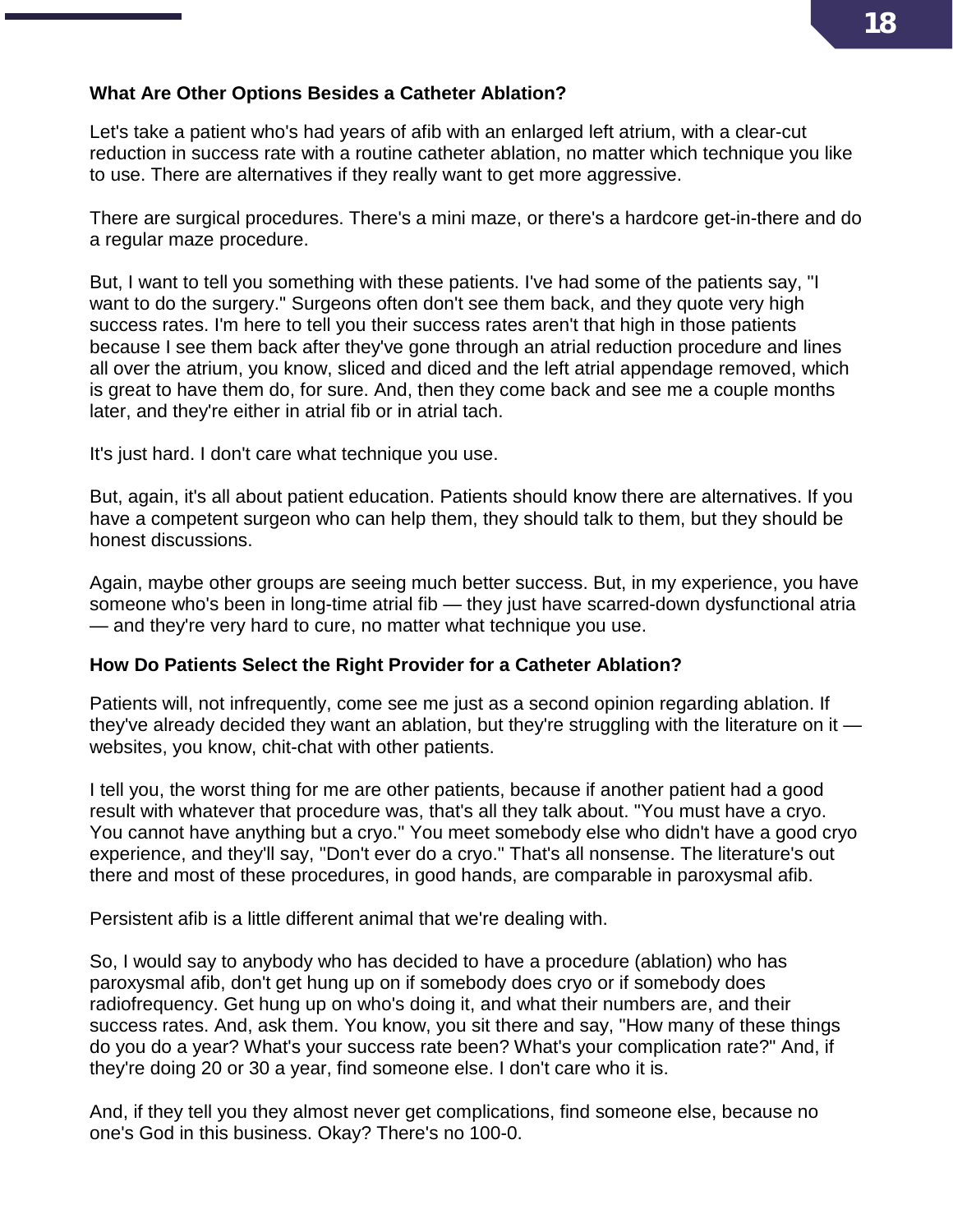And, I have people sent to me sometimes who have been told, "This is a no-big-deal procedure." Guess what? It's a big-deal procedure. I mean it has risk, it has benefits. There's some serious complications. It is a big-deal procedure. It's not, it's not open heart surgery, but it's still a big-deal procedure, and patients have to be educated on the procedure.

Now, there are certain circumstances where I simply know that there are some better people, and not necessarily even in my group, but in the country, to do some boutique-type things. There are patients who have mechanical valves, and not everybody's comfortable doing a patient like that. So, what you have to do is make sure that, with your situation, whoever you're going to see has experience.

And, if you have persistent afib — you've been in it a long time — sometimes, just isolating the veins isn't enough, and that's where you really need to get a sophisticated person.

So, I wish I could tell you exactly what you should do. I would tell you that, sometimes, asking that question to your electrophysiologist won't get you anywhere because, if they're preparing to do your ablation, they're not necessarily going to say, "Hey, Bill down the road is who you should see." I mean, let's be honest, you know, if you're going to buy a Mercedes, the Mercedes dealer is not going to say, "Hey, by the way, did you check out the Porsches down the road before you buy my car?" I mean, hey, let's be reasonable.

But, you can find out. I mean, you can take a search. You can see some additional things. And, you could go to places like the Heart Rhythm [Society], and just make sure you get a second opinion.

So, let's say you're not sure. What should you do? It's your life, it's your procedure, and you're just not sure. Get a second opinion from a different group, and then compare and see what you want.

But, above and beyond everything, make sure your operator is doing a sizable number of these every year — more than 50 a year — and has good results and good complication results.

That's the best I can advise you without specific instances.

### **What Should Patients Look for in a Doctor To Do a Catheter Ablation?**

What you want in your doctor who does your afib ablation is somebody who's smart, who's capable, and who has a good track record, in afib ablations. Not, like they do VT all week long and do an occasional afib. The people who do multiple afibs a week.

So, you have to sort of take their word on it. I mean, if you ask your doctor how many afib ablations do you do a year, and they say hundreds, I mean, I don't know. Maybe they don't do hundreds, and maybe they had a lapse of memory, or maybe they think they're doing hundreds. I think you have to either believe them or not. I don't know how to verify that without getting into billing records, which you're not going to be privy to. Right?

And, you have to accept their results. If they say, "I have a 60 percent result success," I guess if you say, "No, you don't," you have to prove that. I mean, they know what their results are.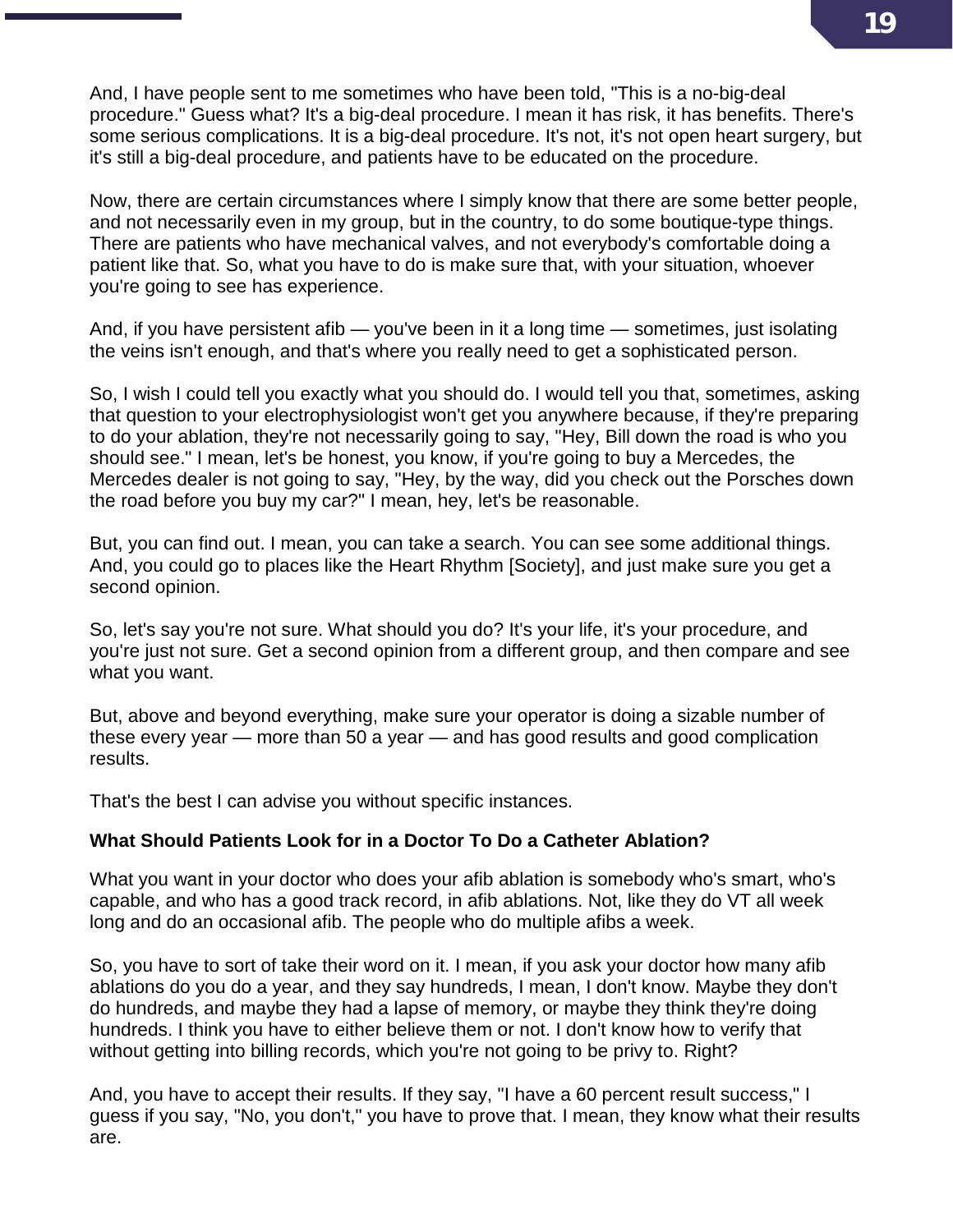Be careful of the outliers. If somebody quotes you less than one percent complications and a greater than 90 percent success, I'm going to tell you to look elsewhere. I mean, would that be the one person that you lucked into that beats the entire world's literature? Maybe. Maybe you have that one jewel at the bottom of the ocean that no one knew about, but I kinda doubt it. So, there is a lot of data out there you can look at that tells you the average success rates.

If you're not sure, get a second opinion. Patients will come to me. And, get it from someone who has a national profile, who has no iron in the fire that they're trying to steal anyone's patients.

It's not uncommon I get second opinions. And, I know what a second opinion is. A second opinion is not me to take over your care. Second opinion is to give you guidance. You know, sometimes patients may want to go to you. That's not a second opinion though. It's to give you guidance, and I kind of know who does what, you know.

So, sometimes, I'll hear them out, and if somebody has quoted a ridiculous number, I'll be gentle about it, but I'll just say, "You know, he must be, or she must be, the only one in the world getting those numbers. Don't you think that's a little strange? While I'm not going to call them a liar, that would be wrong. I just want to tell you; nobody else is getting those numbers. So, you should think about that."

So, if you're not sure, ask around. There's just no registry I know of that says Bob down the street does this many, and Billy does that many. I don't know of any such registry. So, I guess you sort of have to take them on their word.

#### **What Is a Fellow of the Heart Rhythm Society (FHRS)?**

One of the things you can do, and people ask me this about trying to find a good doctor in your area, is to go to the Heart Rhythm [Society] website, hrsonline.org. There's a section on there that says "Find a Specialist," and then you can kind of look at your area, your area code, and you can figure out kind of a geographic area you're comfortable looking for someone. There's codes in there; one of them is Fellow of the Heart Rhythm Society (FHRS).

Now, I'm going to tell you that doesn't guarantee, you know some, it's like a stamp of approval; you know, the Good Housekeeping seal. It does tell you they have at least a certain level of accomplishment.

They're not going to tell you how good their hands are. They're not going to tell you if they think through every problem right. But, they do tell you they've at least become a Fellow of the Heart Rhythm Society, and certainly, not everyone gets to that point. So, if you don't know anything, you at least know that you're dealing with somebody who's been given a designation that says they passed a certain hurdle. And, that's a good starting point if you don't know anyone.

#### **Is Radiofrequency or Cryo Ablation Better for Afib Patients?**

Probably the most common question I get. We do both of these procedures at our institution, but we do more radiofrequency (RF) than cryoablation. That's just because of how we grew up at our place.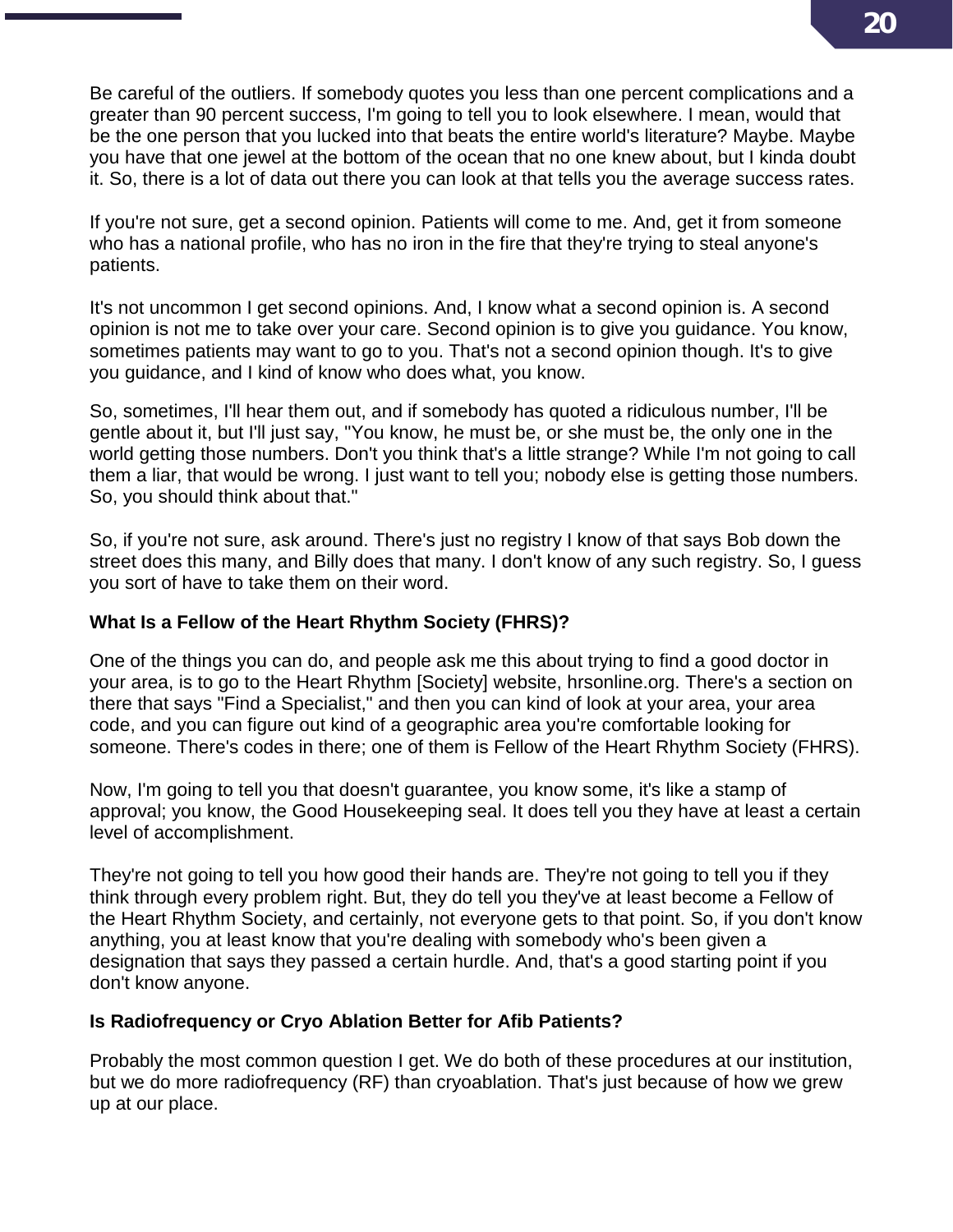Some places are sort of enamored with cryo. But, the thing you need to know is they both work in people with paroxysmal afib if done correctly, with someone with experience with the procedure. I don't see a difference.

Now, I'll sometimes send a patient of mine for a cryoablation based on what I see in that patient. And, sometimes, if you held my feet to the fire and say, "Why exactly that patient," it's kind of a gestalt.

But, if you said the cryo wasn't working that day, I'd say do the RF. I don't think there's a difference, in my opinion. The world's literature would tend to back that up.

Again, both techniques are good. It's not the technique; it's the hands and mind behind the technique that's going to ensure your best outcome.

#### **What Can We Learn From the CABANA Study?**

CABANA is in the air. Okay. And, the official article isn't published, but I know a fair amount about it for a couple of reasons, not the least of which, at the Heart Rhythm Society Late Breaking Trial section, I was asked to be what's called the discussant, which meant I got some of the results early and was able to sort through them and think about them.

Also, [principal investigator] Doug Packer happens to be a close friend of mine, so it's not that he's broken any rules, but once the CABANA was out there, he and I had a chance to talk about it in more detail.

And, it's an unbelievably important trial, and I'm going to tell you, hats off to Dr. Packer, who spent what a decade-plus of his life doing this trial.

So, now CABANA is finished, and CABANA is presented. And, as with many trials, you get two sides ready to go. I don't know why people can't just simply accept the data and wait til the full manuscript is out. But, no, that's not what happened.

So, let's talk CABANA for a second. Let's talk the intention-to-treat analysis because this is what's created most of the fervor. Trialists are off-the-charts upset by some of the comments that were made, what's called secondary analyses. But, I was a discussant, and let me tell you how I tried to put it into perspective from my view as a consultant electrophysiologist who sees lots and lots of patients with afib.

First of all, the intention-to-treat analysis, which for people who don't know all the statistical things, means that 20 people get into Group A, 20 people get into Group B, you send them on their way. We don't care what you do — we don't care you never did the ablation; we don't care that you decided to go party for four years; we really don't care what you did. In the end of the analysis, we're going to look at both groups, and we're going to say, "What were the endpoints?" Even if you didn't get the procedure done, or even if you didn't take the drug you were supposed to, we don't care.

The intention-to-treat limb is what we're looking at. So, if you look at that, there was no difference — statistically, no difference between drugs and ablation in major outcomes.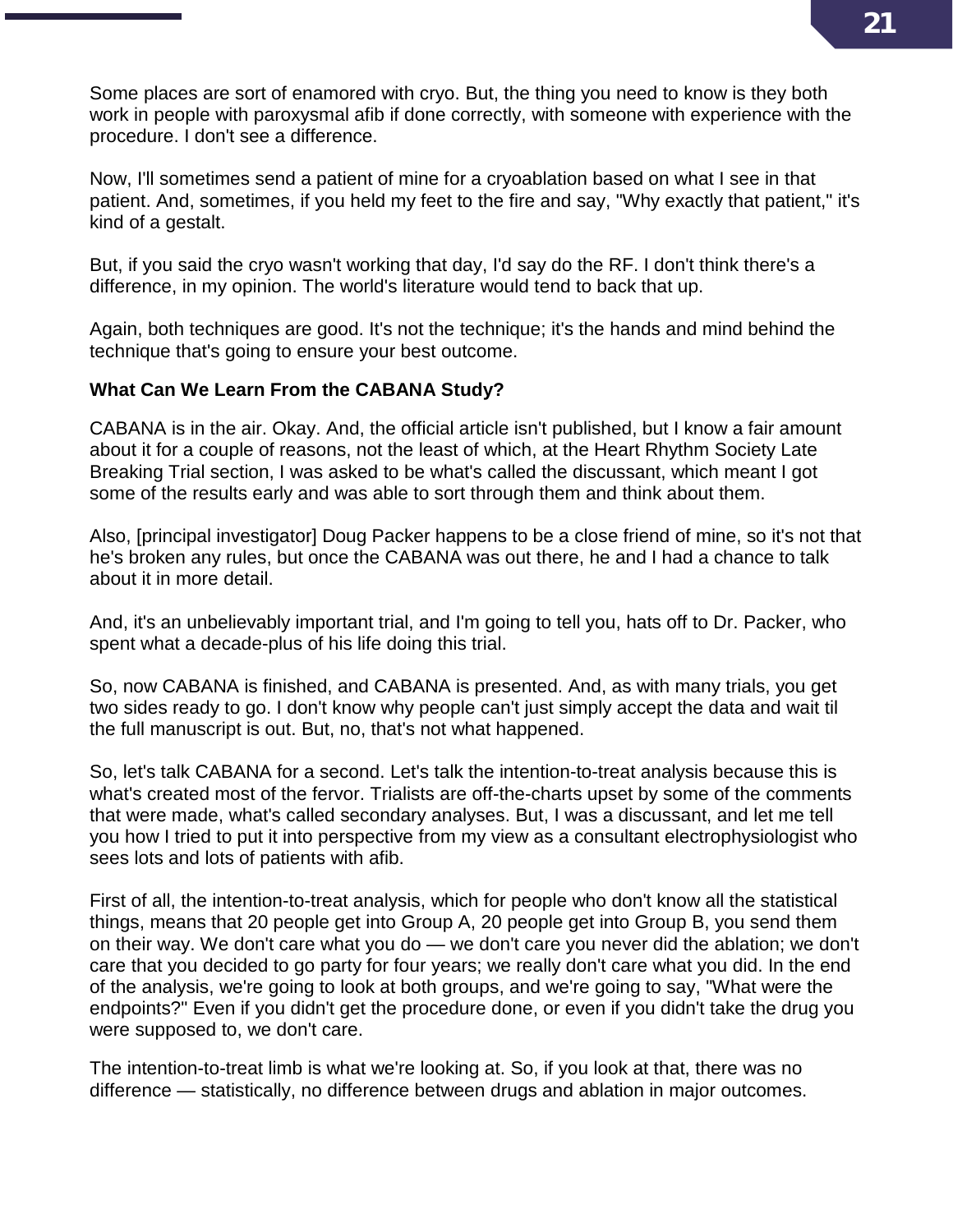Now, you can look at that as a glass half full, or as the glass half empty. I look at it, frankly, as the glass half full. For years, people have said, "Don't do ablation. Do drugs. Only do ablation when drugs fail." Well, how do those people now feel? Some of those people were the loudest voices out there screaming about CABANA, but they've been anti-ablation for years. They're druggies, frankly, from their careers — that doesn't mean it's bad — I'm just saying that all their career work has been in the drug area.

Well, let's look at the data. If there's no difference, shouldn't I be able to — in my office, with any patient I see — offer upfront a choice of drugs or ablation? You've got to at least give me that. Okay, and that was part of what my discussion was. That major outcomes were the same.

If major outcomes are the same, then at the very least, it should be in the initial discussion, or it's not fair to the patients because you didn't see one was better than the other with major outcomes. And, that's how I've interpreted it.

Now, dig deeper. I know I'm going to hear from people. This video presentation will be seen by somebody who will undoubtedly write me a negative note, or do some tweet, or whatever people like to do that don't like what you have to say.

But, as a doctor, and as a patient you should ask the following. "Well, how did the people actually do who received therapy, whether it be drugs or ablation?" Well, guess what, gang? The people who actually received an ablation did pretty well, okay, in many metrics.

Now, that wasn't the primary outcome of the study, and I'm not going to present it as such, but it's still worthwhile information on my part. I mean, there's a group of people who got the ablation, and they actually did well.

And, there's also an analysis that's been published, been presented in the European meetings, that show quality of life was better for the ablation group than the drug group, although both seemed to do better than neither having either one of them, which supports what I've been yelling for years that sinus rhythm, I think, is better than rate control. I mean, that's not the outcome of the study, but that's one of the things I took away from this regarding symptom control, at least in this study.

So, I'm waiting for the final manuscript to come out. So, until that time, here's what we know.

We know that major outcomes were similar (i.e., if you're the patient, you should be allowed to pick either one in your treatment strategy.) Why not? They were no different as far as complications, as far as anything.

Number two, you should know, that of the group that received ablation, actually received it, they did pretty well. They had much less afib than the drug group.

You need to know that. What, are you supposed to hide that because it wasn't the intentionto-treat analysis? A 10-plus year study and you're supposed to say, "Oh, I'm only going to look at one figure?" Well, if you're a sort of anti-ablation person, yeah, I guess you are going to hide it. If you're the patient, would you not like to know that fact?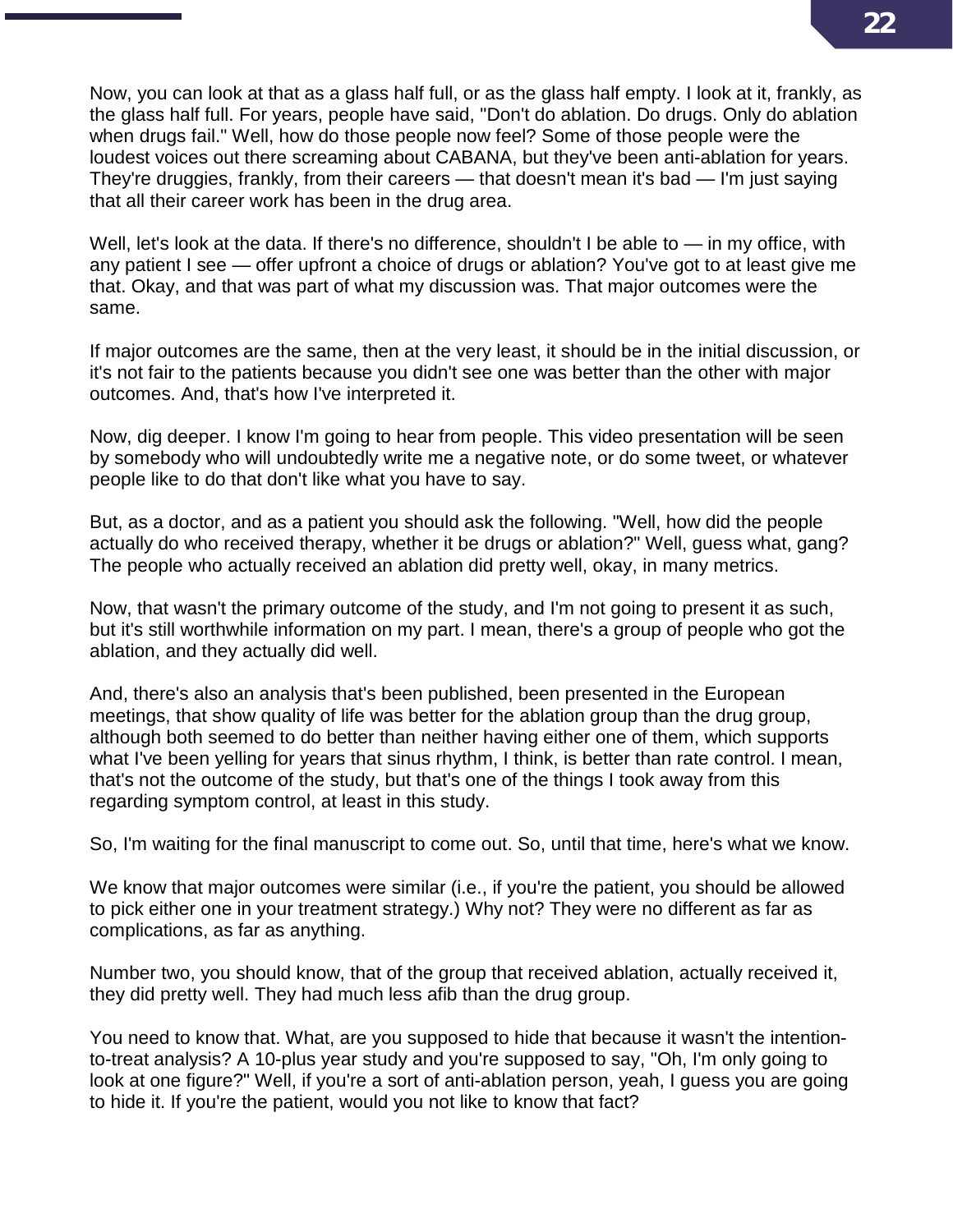Forget ablation versus drugs. Let's say, it was a surgery on your back issue. And, let's say you found no difference in two metrics. Okay? So, you could either do the surgery or conservative treatment. But, then they also found, but the people who got back surgery over the course of the year had less mobility problems, had less this, had less that. Do you not care to know that?

So, I think, for the people who only want to see one figure, fine, don't turn the page. But, for the rest of us who want to see the full dataset, I'm looking forward to the article.

#### **What Do You Tell Patients About the CABANA Study?**

The intention-to-treat analysis in CABANA showed no difference in major outcomes for ablation versus drugs. So, now I have changed my discussion with patients. I explain CABANA to them when I see them at the first visit. And, I say, "Look, if you're going to go rate control, I just want you to know a major study has shown these two pathways, drugs and ablation, for major outcomes were comparable. So, you should think about that if you want to pick a drug or ablation. It's still your choice, but you should know that piece of information."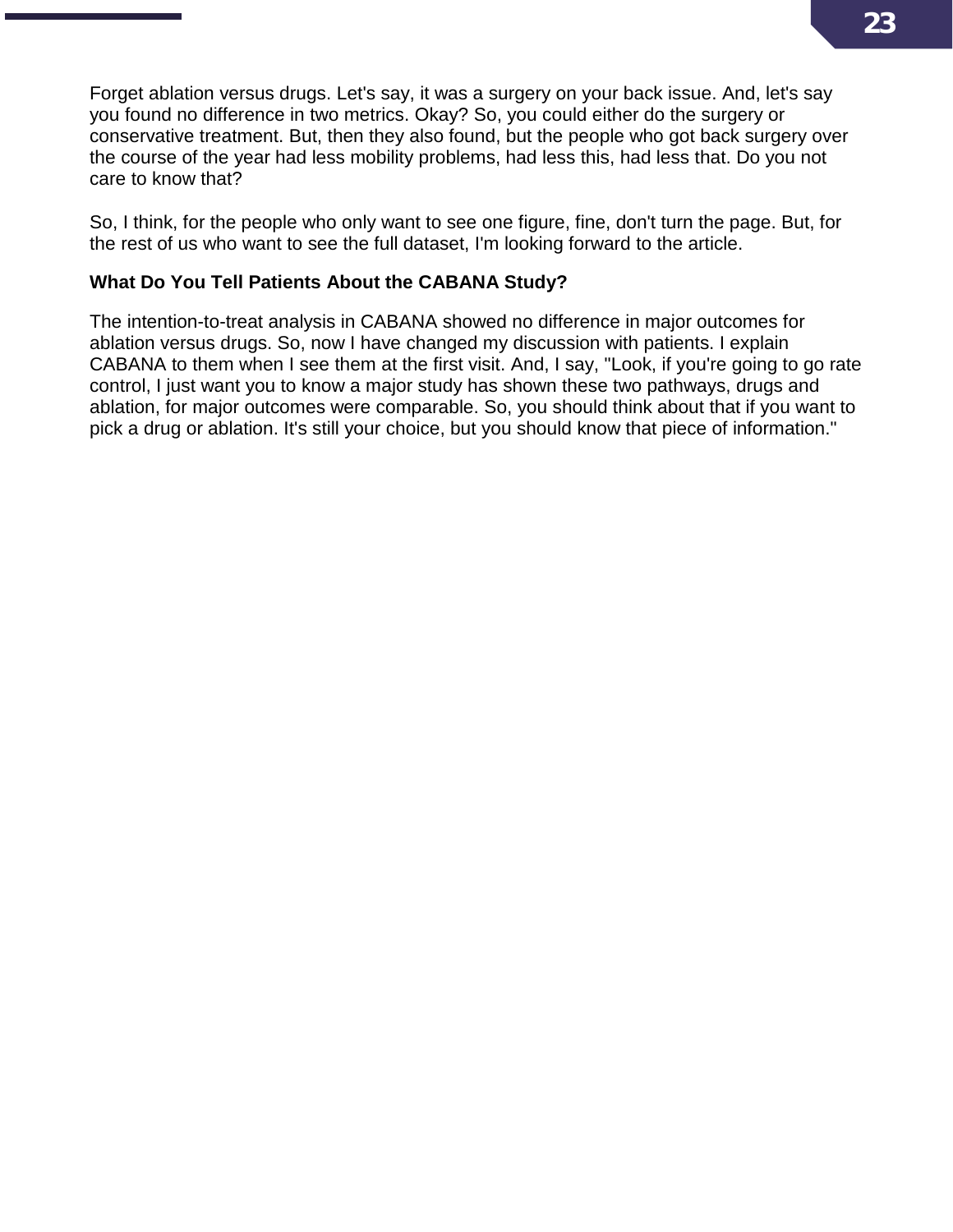# **Chapter 4: Stroke Prevention**

Dr. Prystowsky shares his advice on how to manage stroke risk (with your doctor), as well as how to weigh the risk of stroke against other risks, like falling or bleeding.

He also discusses stroke prevention devices and how to know whether they may be something to talk with your clinicians about.

### **What Do You Have to Consider Regarding Stroke Prevention?**

There are three limbs to treatment for people with afib: rate control, rhythm control, and prevention of stroke. I'd like you to forget the first two for a moment because if you get the third one wrong, I don't really care what you do with the first two.

Without a doubt, the most important thing is to get the third one right, preventing a stroke. And, this is the one patients struggle with the most because their initial reaction is, "A blood thinner? You know Doc, when I, when I just breeze by a door, I cut my... Look at this. I get, I get bruises all over the place."

So, here's the thing, the obvious downsides of anticoagulants are there. You see them all the time. I hit my hand; I got a bruise. I nicked myself; I had a cut, it bled a little longer. But, the protective effects of a stroke aren't looked at unless you have a stroke and you didn't get the protection, right?

So, you always see the downside of blood thinners, and that's absolutely the way it is. You've got to look past that and look at the upside, which is you didn't get a stroke.

So, you never know that though, right? Because a patient can say to you, "Well, how do you know it was the drug, Doc? Maybe I just was lucky, and I didn't have to take blood thinners, and I wouldn't have had a stroke anyway?"

You're right. You don't know it's protecting you until it's not protecting you. Okay? And, do you want a stroke?

So, here's what happens. This is the longest part of my discussion in the office with a patient. I sometimes take 10 or 15 minutes just on this. But, I cheat a little bit because I was a part of a team a long time ago that put together afib videos that are available to anybody. And, one of the most important videos I put in there shows what can happen if you make a mistake. It shows a clot in the heart.

And, I show it to patients on my iPad that I use in the office, and I say, "Just watch this." And, I don't say anything. And, what you see is a clot; you see the clot dislodge; you see the clot go out of the aorta, right up to the brain, and boom, a stroke takes place. And, I say to them, "I'm not here to scare you. I'm telling you why we worry about this issue." And, it's powerful.

I'm just going to tell you, very few people turn down blood thinners after that. But, I don't show that video until I've had a full discussion of blood thinners, and if they meet criteria.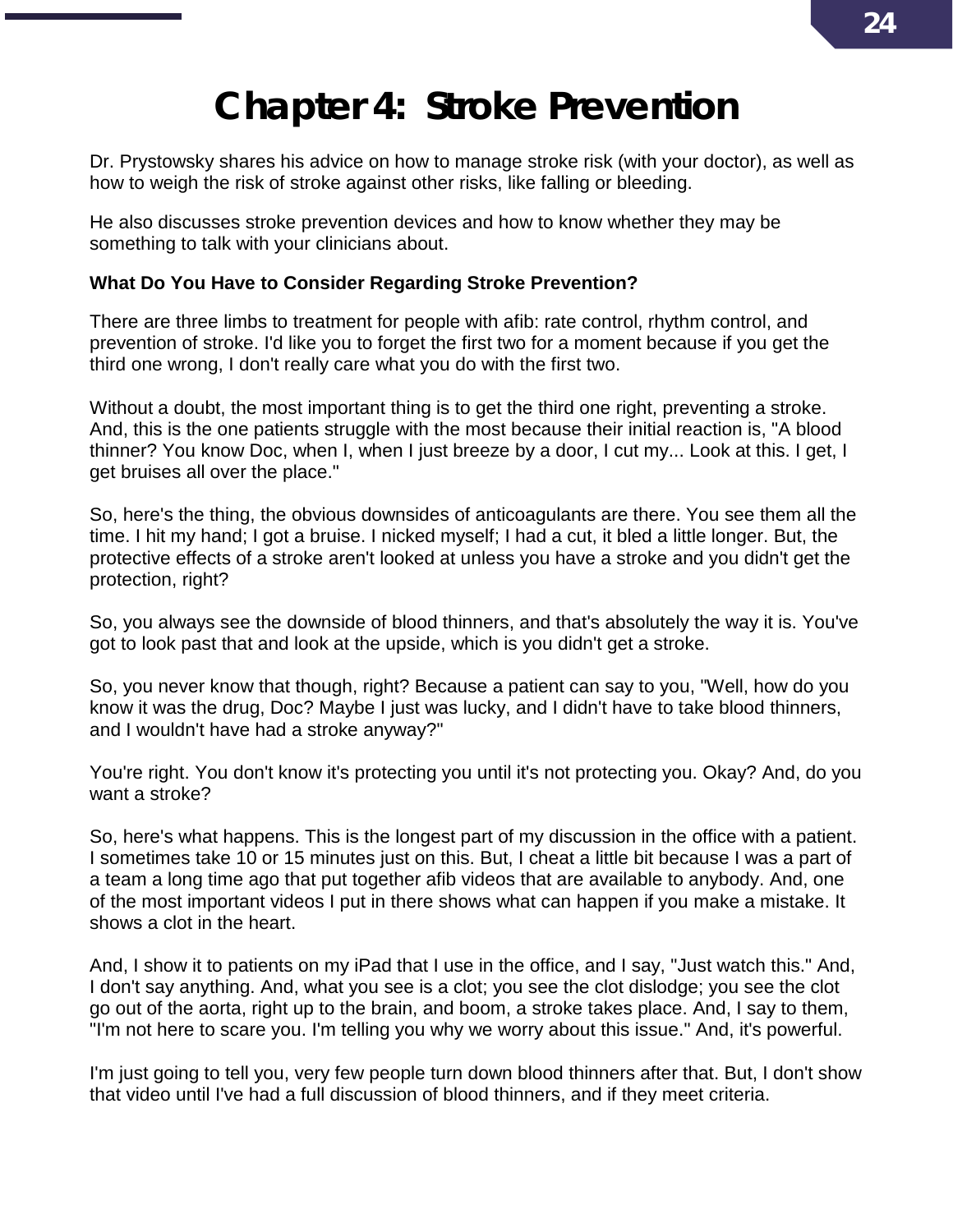So, it's not up to you to push anybody into a blood thinner. I think that's the wrong thing to do. I think it's up to you, as the doctor, to be as open as you can in your discussion about risks and benefits of blood thinners. What is the actual risk to this patient? What is your CHA2DS2- VASc score? What is your actual risk of bleeding?

But, I think it's important, at that point, to also show them why we're concerned. And, that's why I show the video. It's not to scare them. It's to say, this is not some abstract theory. Here's what we're actually worried about. These are data that had been proved; this is not made up stuff. And, then I let the patient decide, with me, which way to go.

The hardest decisions are people who are in that mid zone, we call it CHA2DS2-VASc of one. There, the patient could have almost the same, you know, stroke risk as a bleeding risk, and it's hard to figure that out. So, honestly, I just tell them the following, after we've had a thorough discussion, they're often not sure. They always say to me, "What would you do Dr. Prystowsky?" And, you know, I'm happy to tell them that, but you know, I'd rather them come to a decision on their own.

And, I just say, "Well, let me explain this to you a little differently. If the risks are about the same, would you rather have a bleed, or would you rather have a stroke? I know you don't want either, but what would be more important to you because the risks are about the same."

And, looked at that way, most people say, "Whoa, I never thought of it that way." I say, "Well, that's how you have to look at it this way because I can't tell you you're going to have a better outcome versus not in that category of risk."

And, usually, they'll side with a blood thinner. Strokes scare all of us, and certainly patients. And, once you have a stroke, game's over, or it's usually over.

So, honestly, I do everything I can to avoid strokes in my patients. It's the first thing I talk about, and it's the last thing I do before they leave.

#### **How Do You Weigh Fall Risk Versus Stroke Risk?**

One of the toughest decisions patients and doctors have to make is the issue of a person falling and hitting their head and getting an intracranial bleed, for example, versus preventing a stroke. And, as people age, and they get more frail, and their abilities to not fall down are not as good, this issue rises up.

My approach is pretty hardcore. I do everything I can, if someone's at high risk for stroke, to find out exactly what their fall risk is.

Often, when you dig into it, you'll realize they never fell and hit their head. They've been unsteady of gait a couple of times; once or twice, they tripped. And, that's not enough to take someone off a blood thinner.

And, I know that very much from a patient of mine who I've been taking care of for almost 25 years. I tried my darndest to tell the doctor not to take — she was a high stroke risk — and he stopped it because he thought she was "falling."

She had a major stroke. She's been in a wheelchair for over a decade. I see her twice a year. Every time I see her, I'm reminded what a mistake that was to stop her warfarin.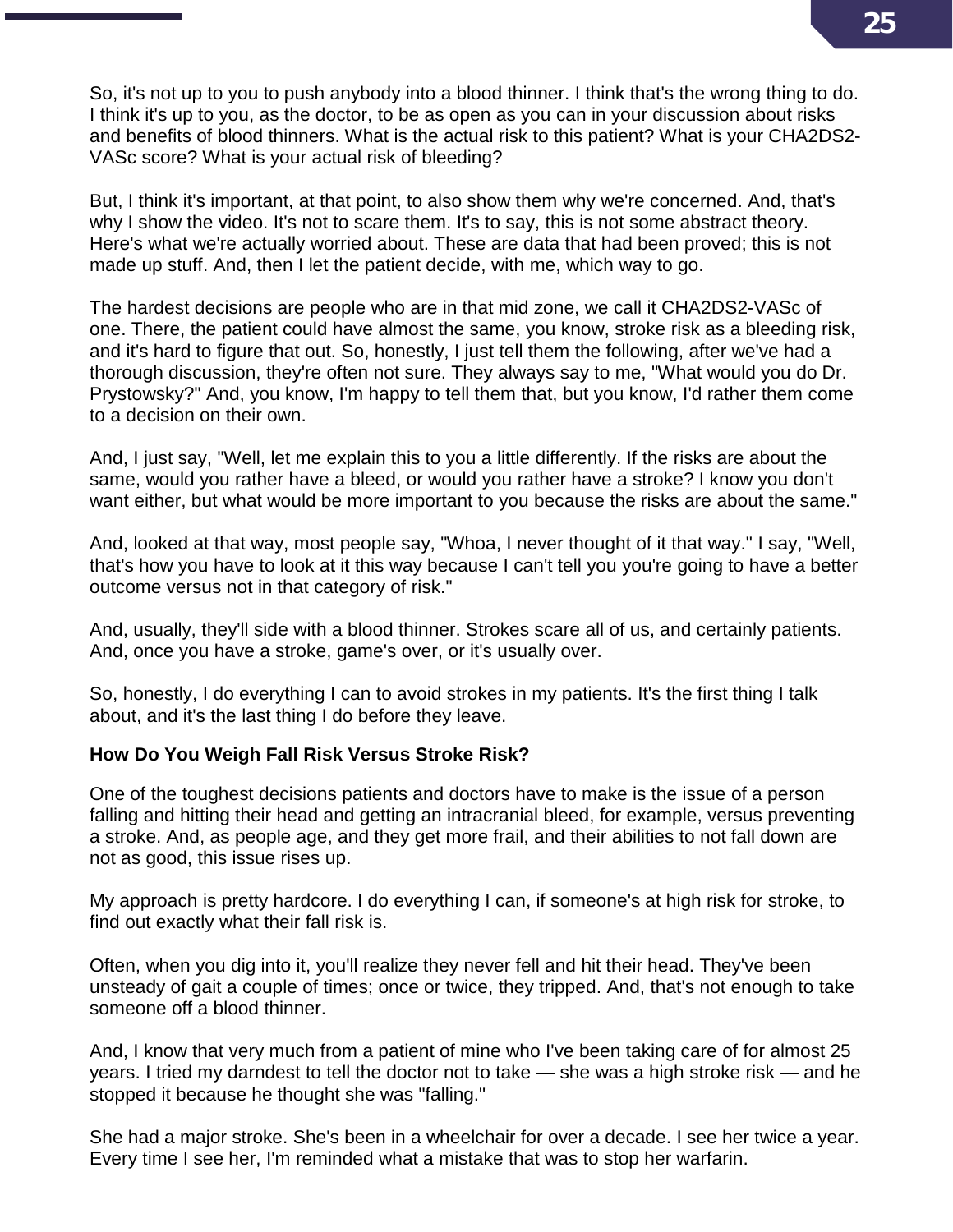So, if you truly are at risk, and if you're truly falling, and you've documented that you've fallen and you've hit your head, okay, let's try something else. Maybe they need some left atrial appendage occlusive device or something.

But, just because someone is "unsteady" is not a reason to stop blood thinners.

### **When Do You Consider a Stroke Prevention Device?**

A lot of patients read about these new devices we have; they can go plug up the left atrial appendage and minimize the stroke risks. And, you know, they're on websites and afib sites, or they know someone who had it. And, I'm glad they're up on the data, and up on the concept that they exist. But, what they don't know is they have very limited clinical use right now.

First of all, they don't work in everybody; I mean, just like blood thinners. I mean, not every stroke comes from the left atrial appendage. So, they need to know there's still some residual risk.

And, they're not for everybody. So, if you can take a blood thinner, and you've been doing well on a blood thinner, usually you're not a candidate for it.

I reserve them — I don't put them in, but I've sent them to be put in by one of my partners -I've reserved it for people who absolutely worry me as far as the stroke risk, but are either contraindicated, or relatively contraindicated, to a blood thinner.

I have a patient, not long ago, who had three gastrointestinal bleeds on one of the DOACs. That's enough. I mean, it required six units of blood. That person cannot be on a blood thinner long-term, and I've referred that person for consideration of one of these devices.

But, at the moment, they're not for everybody. They have to be used selectively, but they are valuable, and they should be part of your armamentarium.

### **How Do You Choose Between Warfarin and DOACs?**

During the discussion of anticoagulation, it's important to talk about two different roads. One is the classic warfarin that requires, usually, monthly INR checks. And, the other are these new drugs, so-called Direct Oral Anticoagulants, or DOACs.

They should both be brought up in the discussion, with risks and benefits, and advantages and disadvantages, mostly, of discussion.

So, I usually tell a patient, "If you want to take warfarin, we'll be able to track your actual blood thinning. We'll know, from a lot of experience, if you're in the range or not. And, we can adjust accordingly. You do have to have monthly blood checks. There are foods and other things that interact, but it's fine. I mean, there's nothing wrong with being on warfarin.

If you take one of these DOACs, you need to know they're dose-related. And, no, there's not a blood test I can do to say how protected you are. You just have to accept the fact that you're protected because all the studies showed, at this dose, you had at least as good of an effect against warfarin, and sometimes better."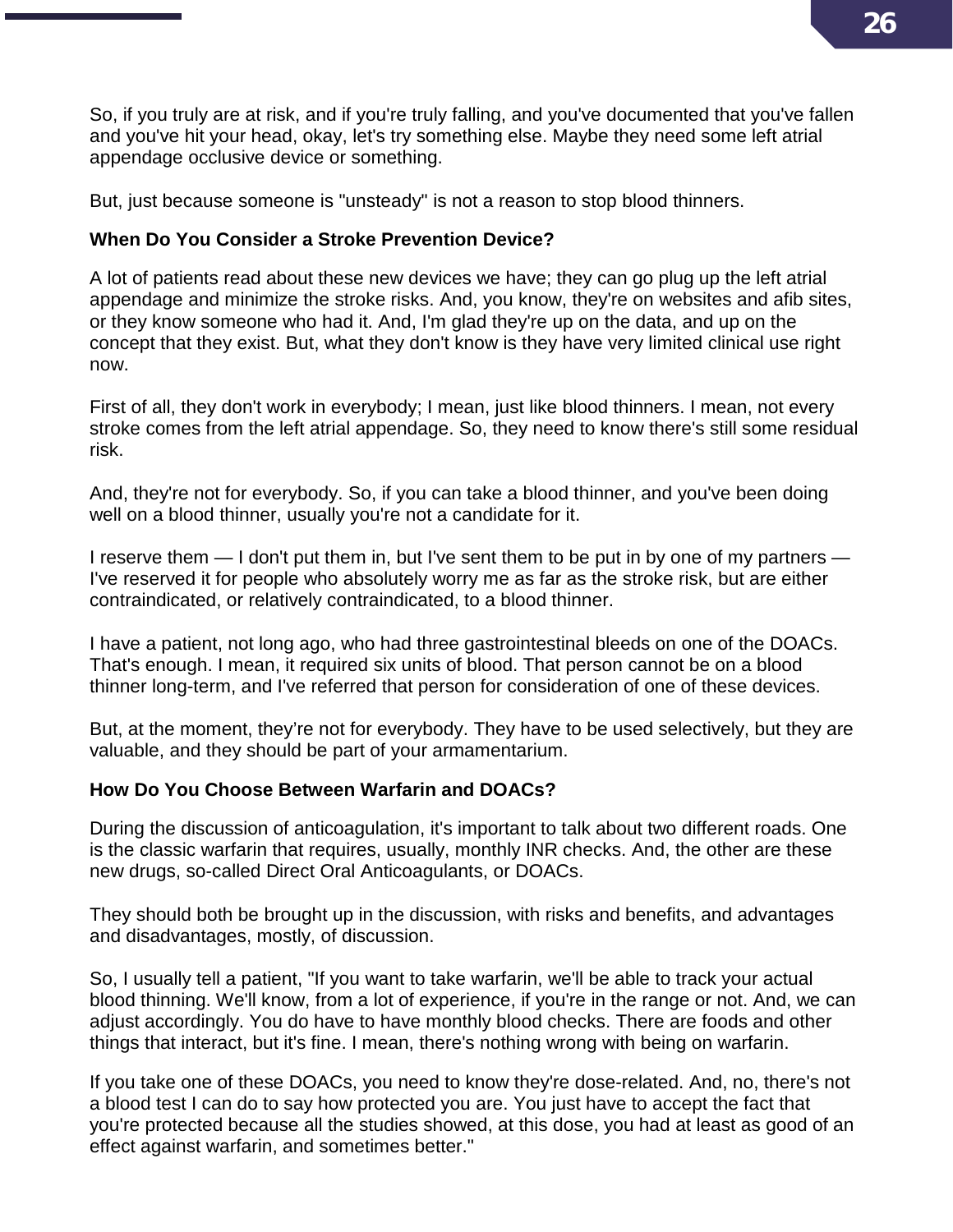So, what's the downside of them? It's usually cost, quite frankly; and, if you get into a Medicare age group, they can be cost prohibitive. So, you just have to discuss both.

Some patients actually like the idea of knowing that they're protected. They know an INR number. I'm okay with that. That's fine with me. We teach them how to do warfarin. Some people have bad kidney function, and then they have to be on warfarin. Okay? Or, some people have artificial valves, and they have to be on warfarin.

But, if you can take both, my own bias is I like to give you one of the newer drugs. Compliance, in my experience, is better. They're easier to take. They're more user-friendly. If your wallet doesn't get diuresed — you know, and you can't afford them — then I would prefer some of the newer drugs. I don't see any downside to them regarding that.

But, if you're in a group that can't afford them, I would suggest warfarin, and not say it's terrible. I mean, you will get patients come in and go, "That's rat poison, Prystowsky. I'm not taking it." Actually, it is rat poison, you know? So be it; I mean, but it works.

So, I think the discussion has to be made, benefits and risks of both; cost has to be taken into account; and then, let the patient make a decision.

#### **How Do You Stop or Change Warfarin or DOACs?**

Two issues occur that require alteration of anticoagulant therapy.

The most common is the patient is going to undergo a procedure, often a colonoscopy, and the gastroenterologist will not do it without stopping the drugs, whether it be warfarin or a DOAC.

We have a standard reply to that. We tell them that there is a risk of stroke; it's very small, but there is a risk, and you have to accept that. They won't do the procedure, in my experience, unless we stop it; or, they're undergoing surgery.

So, those situations are black and white. Either you stop it and get the procedure, or you just keep going on and the procedure's not going to be done. And, that's a decision you just have to make.

My guidance to both the patient and the doctor is, there is a small risk — it's very small, but there's a small risk — and to please minimize time off the anticoagulant.

A different issue is when you have to switch from one anticoagulant to another, and there are guidances on this.

If it's a DOAC to a DOAC, let's say, apixaban to rivaroxaban, okay? One is twice a day, one is once a day, but the guidance is, when your next dose is due, you just switch over. And, usually, this is a smooth transition. I've done that many times with patients.

You do have to make sure there's no drug-drug interactions with the new drug. Sometimes, there are. Not all drugs work through the same elimination pathways in the body. So, you have to check that.